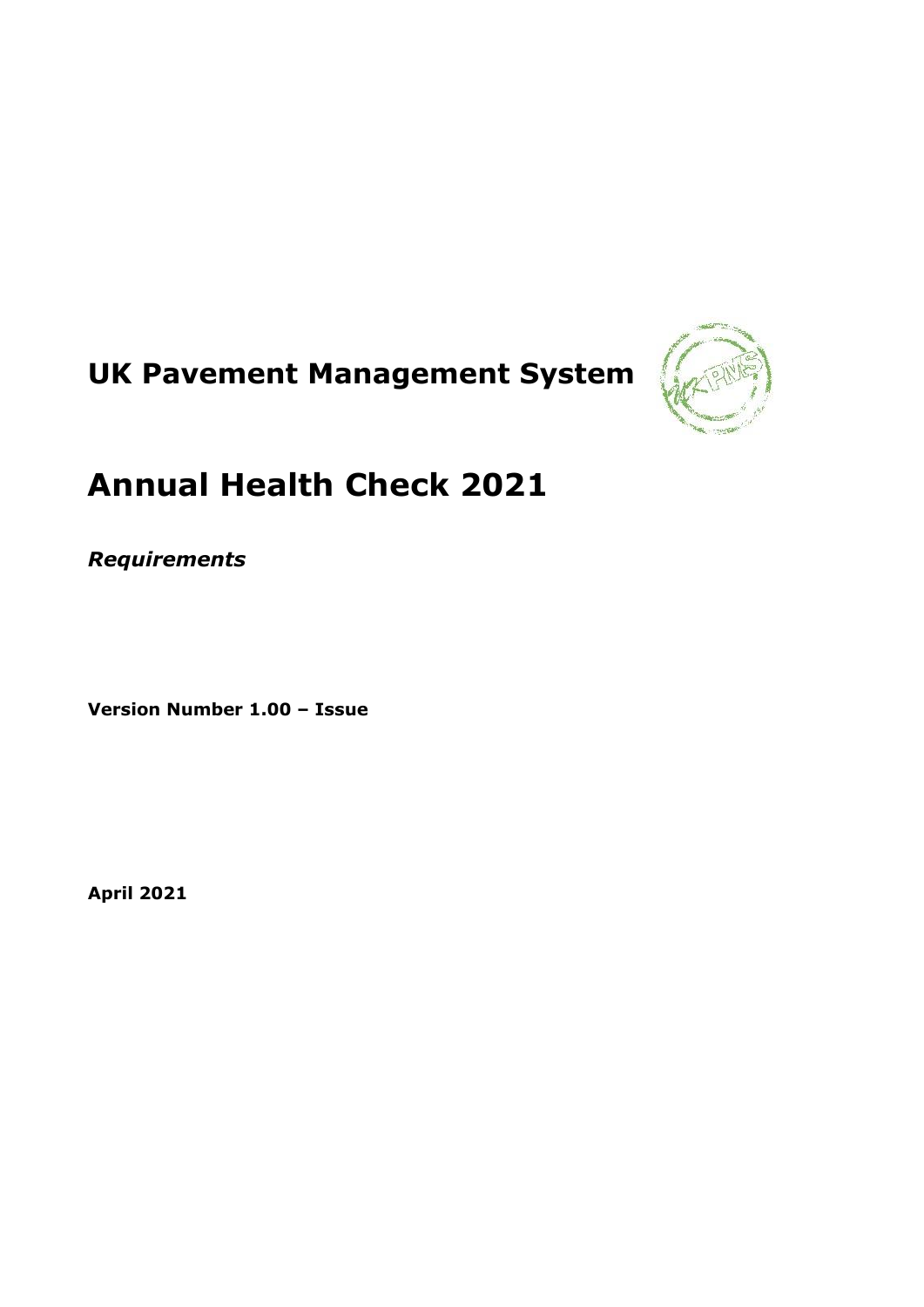

# **Document Information**

|                    | Title (Sub Title)   Annual Health Check 2021                                          |
|--------------------|---------------------------------------------------------------------------------------|
|                    | Requirements                                                                          |
| <b>Author</b>      | Ro Cartwright                                                                         |
| <b>Description</b> | This document gives the requirements for the 2021 UKPMS<br><b>Annual Health Check</b> |

# **Document History**

| <b>Version</b><br><b>No</b> | Status | Author     | <b>Date</b> | <b>Changes from Previous Version</b>                                  |
|-----------------------------|--------|------------|-------------|-----------------------------------------------------------------------|
| 0.01                        | Draft  | RAC.       |             | 06.03.20   First draft based on 2020 AHC Requirements but<br>revised: |
|                             |        |            |             | • To clarify the wording in Table 1.                                  |
| 0.02                        | Draft  | RAC.       | 12.04.21    | Quality review by CCS                                                 |
| 1.00                        | Issue  | <b>RAC</b> | 13.04.21    | Ratified by Amanda Richards for RCMG                                  |

## **Document Owner**

The owner of this document is the Road Condition Management Group (RCMG).

# **Document Support**

Support for this document is provided by Linhay Consultancy Ltd and Hyperion Infrastructure Consultancy Ltd who can be contacted via [ukpms@hyperion-uk.com.](mailto:ukpms@hyperion-uk.com) These organisations have been appointed as the UKPMS accreditors by the UK Roads Board.

This document can be found online on the [RCMG website.](https://ukrlg.ciht.org.uk/ukrlg-home/guidance/road-condition-information/data-management/uk-pavement-management-system-ukpms/)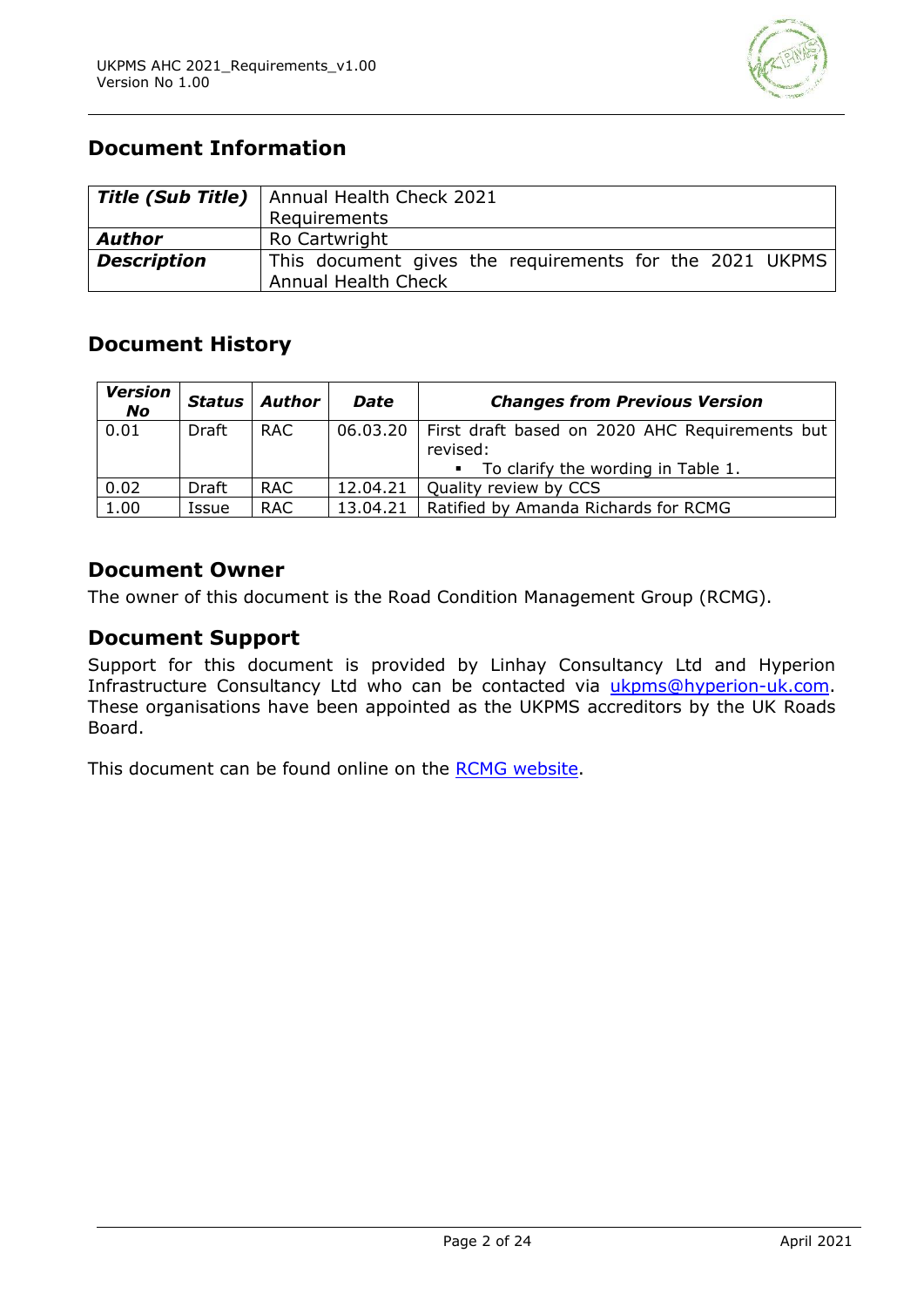

# **Glossary of Terms**

| <b>Acronym</b> | <b>Meaning</b>                                          |
|----------------|---------------------------------------------------------|
| <b>AHC</b>     | <b>Annual Health Check</b>                              |
| <b>CVI</b>     | Coarse Visual Inspection                                |
| DfI(NI)        | Department for Infrastructure (Northern Ireland)        |
| <b>DfT</b>     | Department for Transport                                |
| <b>DVI</b>     | Detailed Visual Inspection                              |
| <b>FCMG</b>    | Footway and Cycletrack Management Group                 |
| <b>FNS</b>     | <b>Footway Network Survey</b>                           |
| <b>HAMFIG</b>  | Highways Asset Management Financial Information Group   |
| R&P            | <b>Rules and Parameters</b>                             |
| <b>RCMG</b>    | Road Condition Management Group                         |
| <b>SCOTS</b>   | Society of Chief Officers of Transportation in Scotland |
| <b>TRL</b>     | <b>Transport Research Laboratory</b>                    |
| <b>UKPMS</b>   | UK Pavement Management System                           |
| <b>UKRB</b>    | <b>UK Roads Board</b>                                   |
| <b>VSSG</b>    | Visual Survey Subgroup                                  |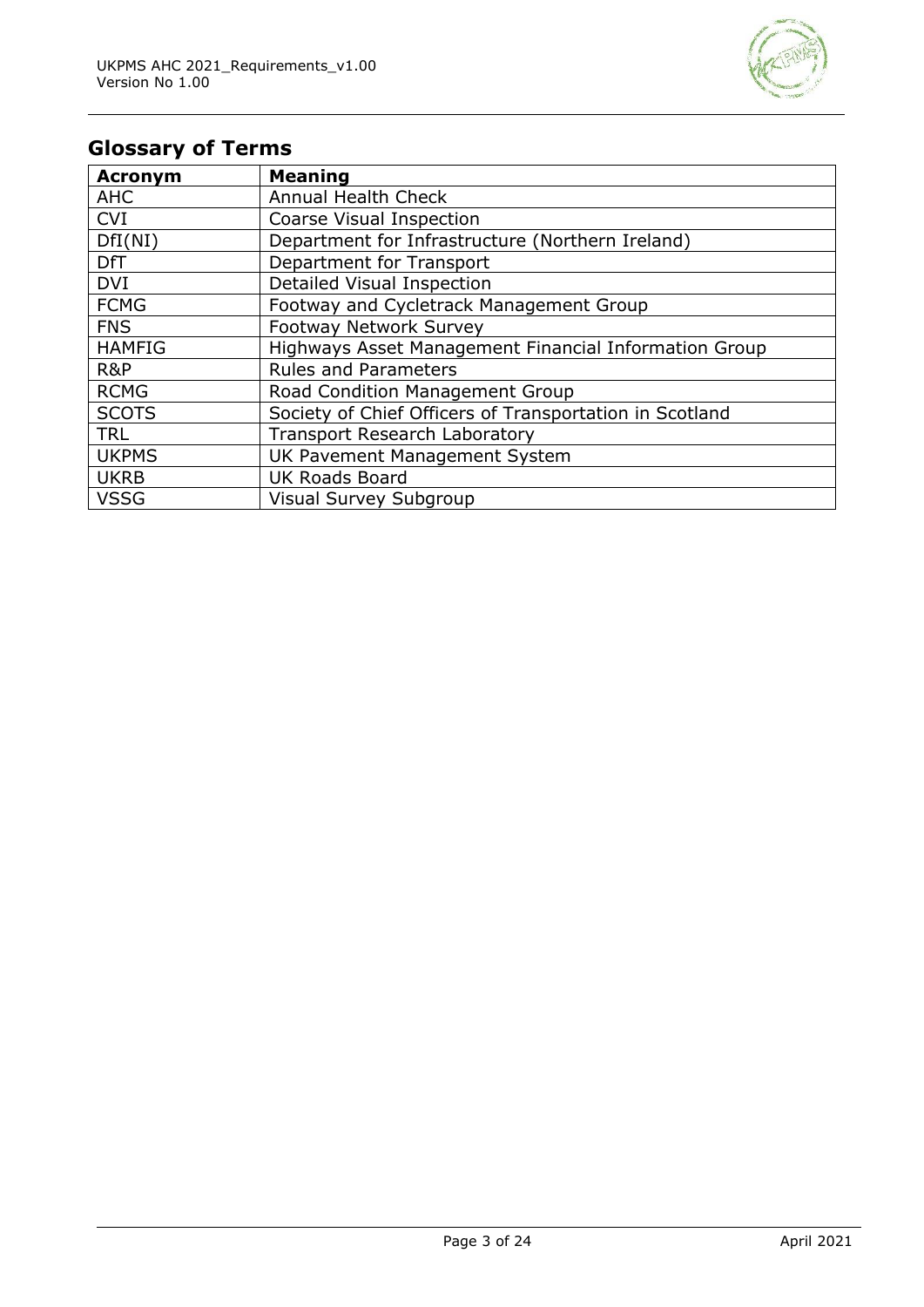

# **Introduction**

UKPMS is a valued and respected standard for pavement management systems in the UK. In addition to being used for national performance reporting, UKPMS-accredited systems are also used by many local authorities for asset management and to provide accounting information on their highway infrastructure assets. UKPMS accreditation provides assurance that the UKPMS standard is being maintained and that consistent results are being generated.

The purpose of the UKPMS Annual Health Check (AHC) is to provide assurance that UKPMS systems continue to meet UKPMS requirements. This includes national reporting and the use of the current Rules & Parameters. The AHC is only carried out on fully accredited UKPMS systems.

The AHC is intended to be a pragmatic and less onerous alternative to repeating the full Accreditation Process when an existing UKPMS system is modified.

UKPMS accreditation is the responsibility of the Road Condition Management Group (RCMG) under the auspices of the UK Roads Board (UKRB). The RCMG have appointed UKPMS accreditors (Linhay Consultancy and Hyperion Infrastructure Consultancy) to conduct the AHC.

The purpose of this document is to provide information about the format and content of the 2021 UKPMS AHC.

It is arranged in four parts:

- **Changes since last version**
- **UKPMS Annual Health Check:** An introduction to the UKPMS AHC, explaining its purpose and governance in more detail.
- **UKPMS Annual Heath Check Arrangements:** Principles governing the AHC arrangements together with a guide to maintaining UKPMS accreditation via the AHC.
- **UKPMS Annual Health Check Scope:** A guide to the scope of the tests.

# **Changes since last version**

This document based on the 2020 AHC Requirements but revised:

▪ To clarify the wording in Table 1

# **UKPMS Annual Health Check**

# *Purpose of the UKPMS Annual Health Check*

In 2017 RCMG formed a task-and-finish group to develop a future vision for the collection and management of data used by local highway authorities. They held a workshop and produced a paper (*Summary Proposals from Future Vision Workshop, Aug 2017*<sup>1</sup> ) which was well-received by RCMG and the Department for Transport (DfT) and was also acknowledged during the Local Roads Inquiry being carried out by the Transport Select Committee (Dec 2018). A key element of the future vision framework

<sup>&</sup>lt;sup>1</sup> 170901 RCMG TaskGroup FutureVision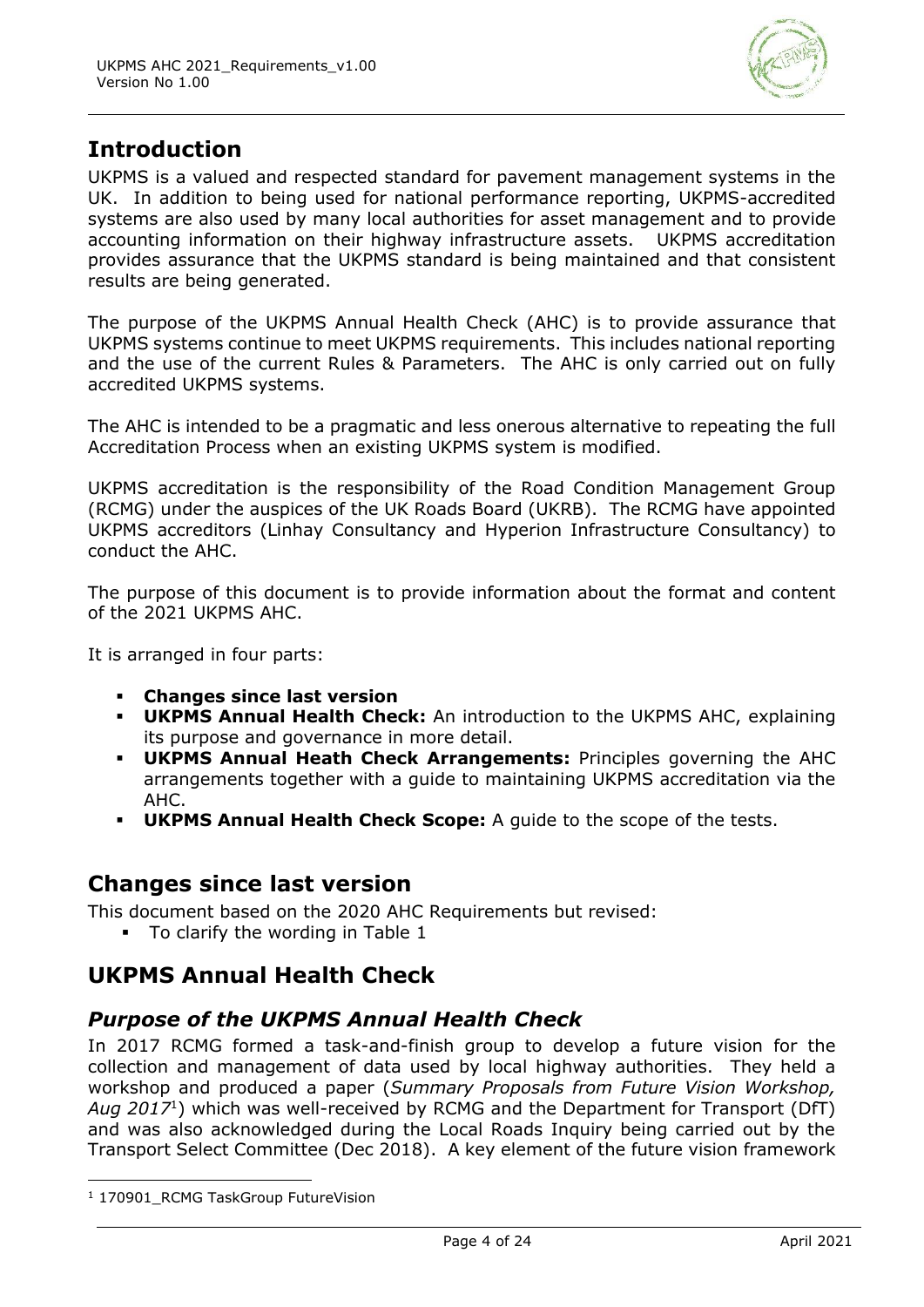

described in this paper was that it should be 'led by the outputs not the method used' and that the focus of UKPMS should be on 'those outputs used by Local and central government, and the Devolved Administrations, to meet national and local statistical/benchmarking/financial reporting needs'.

Consequently, the proposals from the 2017 Future Vision Workshop have been used to provide a direction for the UKPMS AHC. The focus of the tests is the reports proposed by the external stakeholders of UKPMS and accepted by RCMG for inclusion in UKPMS.

Of course, reporting requirements change over time, and UKPMS evolves accordingly. The emphasis of the UKPMS AHC is to check if the version of the system tested meets the current requirements for UKPMS. The AHC is therefore the process by which a system maintains its status as a UKPMS accredited system.

The purpose of the UKPMS AHC is to provide a mechanism for systems to maintain UKPMS-accredited status and to provide assurance for stakeholders and users of these systems that the version of the system tested satisfies the current requirements for UKPMS.

# *UKPMS Annual Health Check Governance*

As described above, the governance arrangements for UKPMS involve the UKRB, RCMG, UKPMS accreditors and external stakeholders. The relationships between these different entities are shown in [Figure 1](#page-4-0) below.



**Figure 1**

<span id="page-4-0"></span>The role of each of these, in connection with UKPMS, is provided in [Table 1](#page-5-0) below.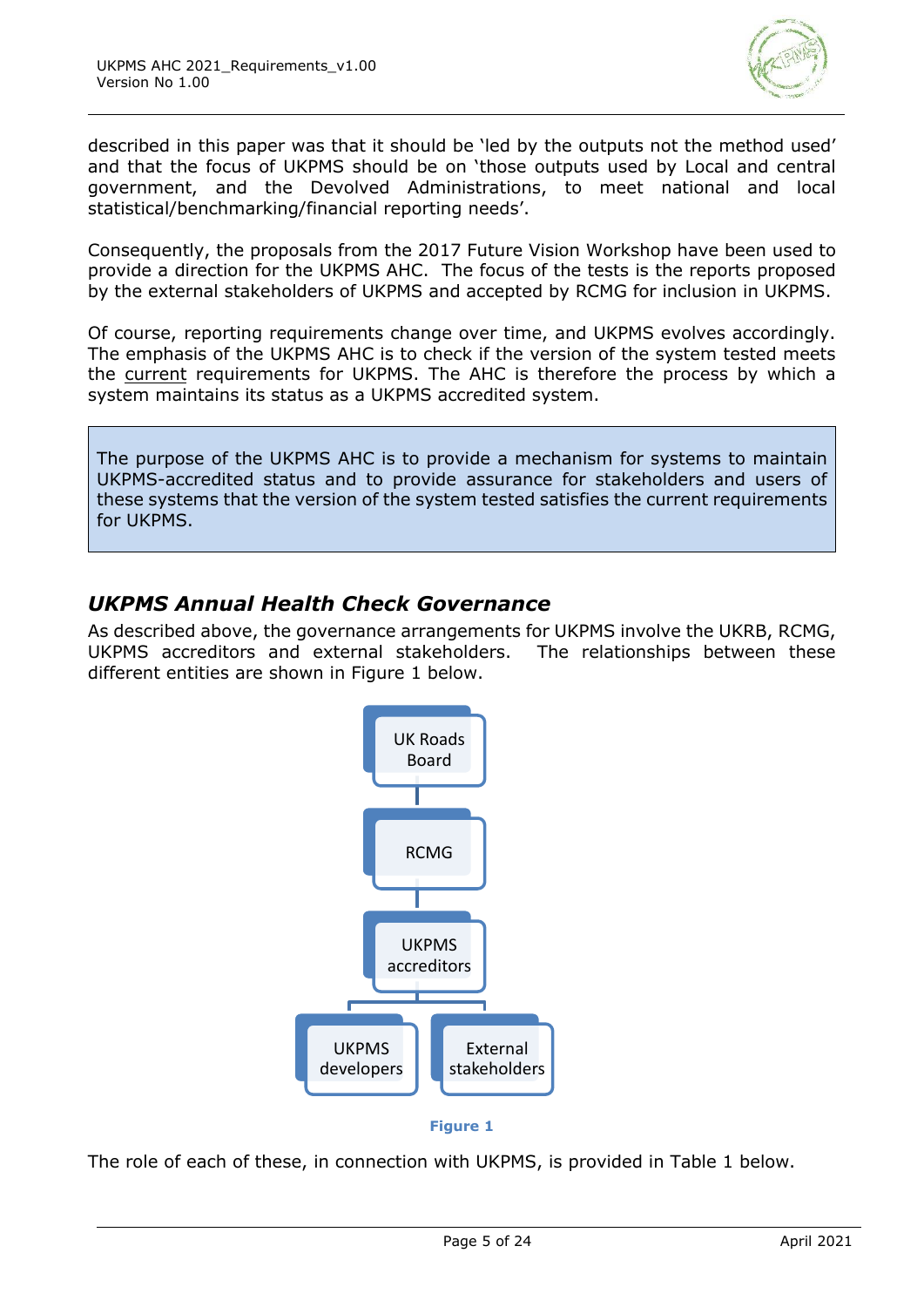

| <b>Organisation</b>          | <b>Role</b>                                                       |  |  |
|------------------------------|-------------------------------------------------------------------|--|--|
| <b>UK Roads Board</b>        | Provides oversight of UKPMS, particularly with regard to the      |  |  |
|                              | appeal procedure                                                  |  |  |
| <b>Road Condition</b>        | UKPMS is within its remit. RCMG owns the UKPMS AHC and            |  |  |
| <b>Management Group</b>      | ensures that it meets the needs of external stakeholders. In      |  |  |
|                              | particular, RCMG:                                                 |  |  |
|                              | Appoints UKPMS accreditors;                                       |  |  |
|                              | Signs off UKPMS requirements;<br>٠                                |  |  |
|                              | Ratifies accreditation of organisations; and                      |  |  |
|                              | Hosts the publication of results on its website<br>$\blacksquare$ |  |  |
| <b>UKPMS</b> accreditors     | Day-to-day management of UKPMS for RCMG                           |  |  |
|                              | Liaise with RCMG, external stakeholders and<br><b>UKPMS</b>       |  |  |
|                              | developers.                                                       |  |  |
|                              | Carry out AHC, including the preparation of the test package,     |  |  |
|                              | checking of results, recommendations to RCMG and the              |  |  |
|                              | publication of results on the RCMG website                        |  |  |
| <b>External stakeholders</b> | Responsible for the UKPMS requirements for their area of          |  |  |
|                              | interest. Their requirements are documented in a UKPMS            |  |  |
|                              | Technical Note which they own and have responsibility for         |  |  |
|                              | creating, maintaining, updating and deleting as required.         |  |  |
|                              | They are asked to review their requirements annually.             |  |  |
| <b>UKPMS</b> developers      | Develop commercial systems to meet<br>the<br><b>UKPMS</b>         |  |  |
|                              | requirements.                                                     |  |  |
|                              | Undertake tests to demonstrate that their system produces         |  |  |
|                              | results which are consistent with the requirements.               |  |  |
|                              | A representative of the UKPMS developers is a member of           |  |  |
|                              | RCMG and any UKPMS developer can apply to be a                    |  |  |
|                              | corresponding member of RCMG.                                     |  |  |

**Table 1**

#### <span id="page-5-0"></span>**Defining the requirements for UKPMS**

The external stakeholders for UKPMS define the output requirements (and the evolution of these over time) for their area of interest. Their requirements are captured in Technical Notes (as given in [Table 2](#page-6-0) below) and it is these which provide the de-facto specification for UKPMS. That is, the reports defined in the Technical Notes are used as the basis for the UKPMS test package, subject to approval by RCMG.

However, as explained in more detail below, there is some flexibility within the test regime for developers to choose which reports their systems provide; they do not necessarily have to meet the requirements in all the Technical Notes.

Each year, the UKPMS accreditors:

- Contact all the external stakeholders, to ask them if there are any changes to their Technical Notes.
- **Prepare the UKPMS AHC requirements based on the Technical Notes.**
- Submit the annual requirements to RCMG for sign-off.
- Publish the annual requirements on the RCMG website so that these are publicly available.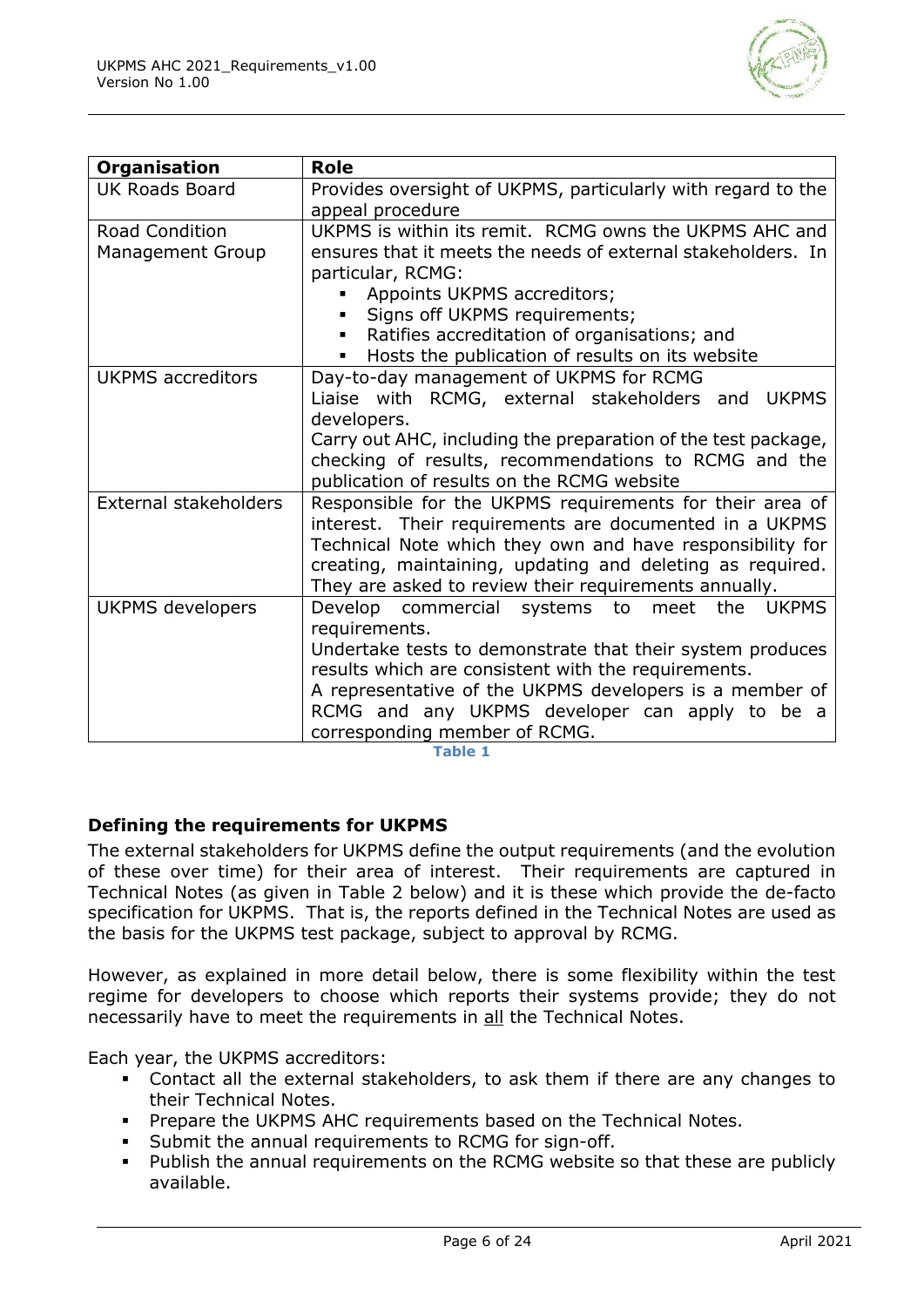

In addition to this annual review of the requirements, the UKPMS accreditors also carry out a mid-year review of the requirements with stakeholders to find out in advance if any requirements are likely to change for the next year. The purpose of this mid-year review is to alert developers to potential future changes and to allow time for discussion about the implementation of these.

| <b>External</b><br>stakeholder | <b>Technical Notes</b>            |                                                         |  |
|--------------------------------|-----------------------------------|---------------------------------------------------------|--|
| <b>RCMG</b>                    | <b>TN3:</b>                       |                                                         |  |
|                                | Part 1                            | HMDIF file structures and content                       |  |
|                                | Part 2                            | <b>SCANNER HMDIF specification</b>                      |  |
|                                | TN38:                             | Production of the Best Value Performance Indicator      |  |
|                                |                                   | Report for BV224b - Condition of<br>Non-Principal       |  |
|                                |                                   | <b>Unclassified Roads</b>                               |  |
|                                | <b>TN49:</b>                      | Weighting Set Processing: Implementation Guidelines for |  |
|                                |                                   | <b>UKPMS Developers</b>                                 |  |
| FCMG <sup>2</sup>              | TN29:                             | Production of the Best Value Performance Indicator      |  |
|                                |                                   | Report for BV187 - Condition of Footways                |  |
|                                | <b>TN47:</b>                      | Footway Network Survey: Network Performance Reports     |  |
| HAMFIG <sup>3</sup>            | TN46:                             | Financial Information to support Asset Management       |  |
|                                |                                   | Guidance notes for UKPMS Developers                     |  |
|                                | Part 1                            | Carriageways                                            |  |
|                                | Part 2                            | Footways & Cycletracks                                  |  |
| England <sup>4</sup>           | <b>TN44:</b>                      | Data Topic 130-01 guidance notes for UKPMS Developers   |  |
|                                | <b>TN45:</b>                      | Data Topic 130-02 guidance notes for UKPMS Developers   |  |
| Scotland <sup>5</sup>          | TN41:                             | SRMCS PI guidance notes for UKPMS Developers            |  |
| Northern Ireland <sup>6</sup>  | <b>TN42:</b>                      | Northern<br>Ireland PI<br>quidance notes for UKPMS      |  |
|                                |                                   | Developers                                              |  |
|                                | Part 1                            | Visual survey                                           |  |
|                                | Part 2                            | <b>SCANNER survey</b>                                   |  |
| Wales <sup>7</sup>             | TN43:                             | Welsh PI guidance notes for UKPMS Developers            |  |
| VSSG <sup>8</sup>              | Oversees visual surveys for UKPMS |                                                         |  |
| TRL <sup>9</sup>               | <b>SCANNER accreditors</b>        |                                                         |  |

**Table 2**

#### <span id="page-6-0"></span>**Governance of accreditation decision**

The UKPMS accreditors develop tests in accordance with the UKPMS requirements and issue these as a test package to developers who have enrolled for AHC testing. Once the UKPMS accreditors have reviewed the test results submitted by the developer they make a recommendation to the chair of the RCMG, regarding accreditation of the

<sup>2</sup> Footway and Cycletrack Management Group. This group reports to the UK Roads Board

<sup>3</sup> Highways Asset Management Financial Information Group

<sup>4</sup> Via the Department for Transport

<sup>5</sup> Via the Society of Chief Officers of Transportation in Scotland (SCOTS)

<sup>6</sup> Via the Department for Infrastructure (Northern Ireland)

<sup>7</sup> Via Data Cymru

<sup>8</sup> Visual Survey Subgroup. This subgroup reports to RCMG

<sup>9</sup> Transport Research Laboratory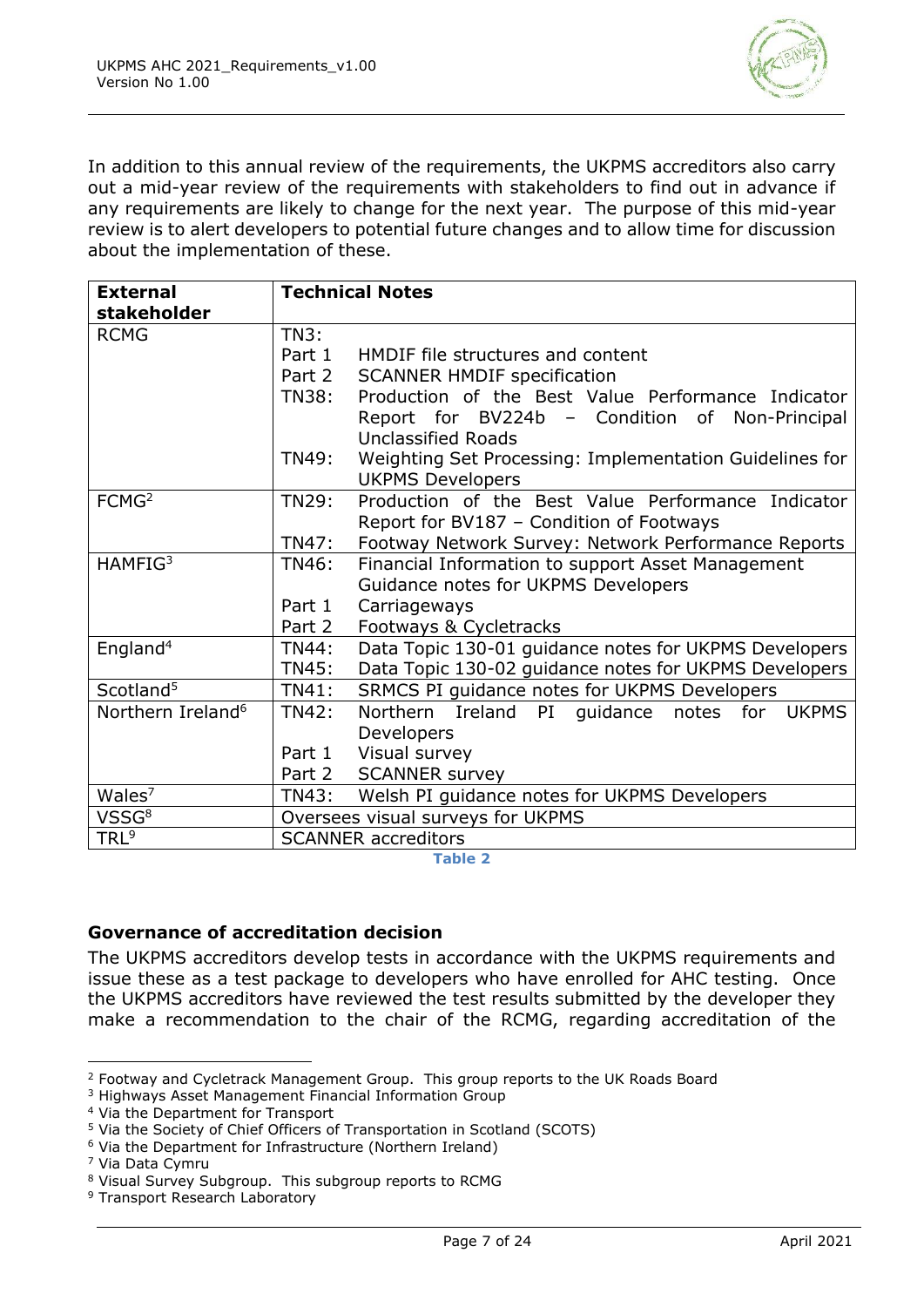

system. The recommendation may include caveats $10$  from the UKPMS Escalation and Appeal Process. The most typical caveats are listed below and do not prevent the system from being accredited:

- Agreed Differences: These are trivial differences which are not considered to have an impact on accreditation status. They are recorded, and are shared with the chair of RCMG but are not publicly distributed.
- **Notes:** These are issues which are considered acceptable for accreditation but which may be important to users or potential users. Examples are optional tests which the developer has elected not to submit. Notes are publicly available.
- **Improvement Plan items:** These are issues which are deemed to be acceptable for the current AHC, but which the developer is required to resolve by the next AHC (or exceptionally by some other agreed deadline). Any developer with an improvement plan item from the previous AHC will be required to provide evidence to demonstrate that it has been resolved.

Provided the chair of the RCMG is satisfied with the recommendation made by the UKPMS accreditors, the developer is notified accordingly and the system version is accredited. Successful systems are issued with a certificate (which includes the system version and any Notes) and this is published on the RCMG website. Information is not published about unsuccessful systems.

If a developer is not satisfied with the outcome of the tests or the way they have been conducted they can submit an appeal to the UK Roads Board under the UKPMS Escalation and Appeal Process.

<sup>&</sup>lt;sup>10</sup> In the UKPMS Escalation and Appeal Process these are referred to as 'sanctions'.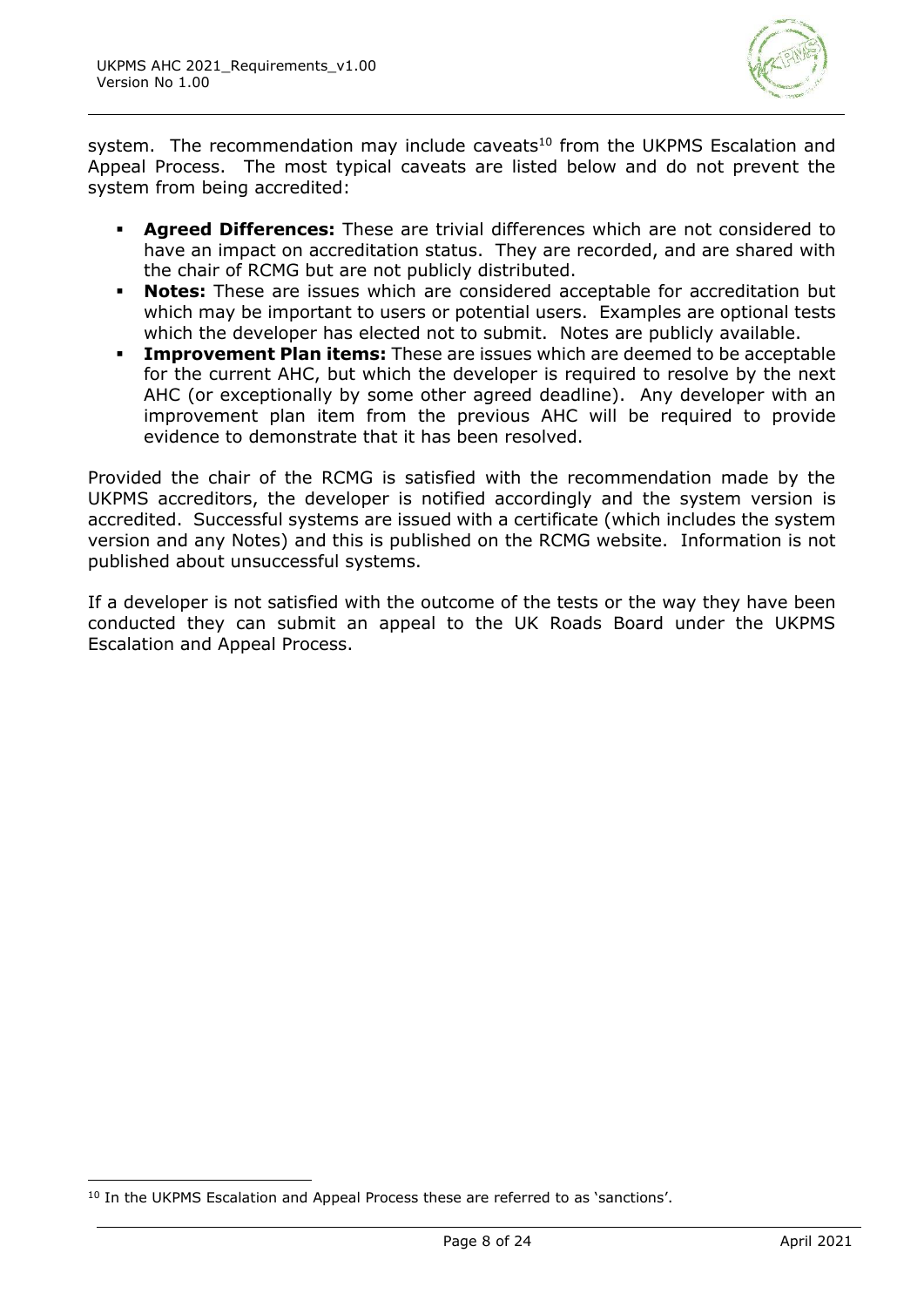

# **UKPMS Annual Health Check Arrangements**

# *Principles of UKPMS Accreditation*

The principles underpinning the UKPMS AHC arrangements are listed below:

- **•** The basic principle of UKPMS accreditation is that consistent outputs are produced for a given set of input data.
- Once a system has achieved accredited status it will be re-tested annually, via the AHC in order to maintain accreditation.
- Accreditation is linked to the version of the system used for the tests. Other versions can be accredited using this as a baseline (see [Maintaining UKPMS](#page-9-0)  [Accreditation](#page-9-0) below)

The system version number must be the complete number (i.e. including sub-version) used to uniquely identify the particular version of the system. Only this version will be accredited. Only one version may be submitted for accreditation at any one time and subsequent versions are handled via the Interim Accreditation Process (see [Maintaining UKPMS Accreditation,](#page-9-0) below).

- The focus of the UKPMS AHC is the outputs produced by systems (rather than the methods used to obtain those outputs). This is in keeping with the Future Vision Workshop framework. It is not mandatory to use the standard processing methods; provided their system can produce the required results in the output reports the developer is free to use alternative methods.
- Some AHC tests will be carried out as 'unseen' tests; that is the organisation will not be supplied with the expected results.
- The UKPMS AHC is funded by the AHC fees and the fee for the AHC is a fee to sit the tests and is not a guarantee of success.
- The UKPMS Accreditation Process and the AHC share a common library of tests. The initial accreditation tests will include all of the relevant tests from the library whereas the AHC will be based on a subset of tests from the library (which changes from year-to-year).
- UKPMS accreditation is split into categories (SCANNER, Visual). An organisation may choose to maintain accreditation (via the AHC) for both categories or for just one category. However, if an organisation only maintains their accreditation for one category and subsequently wishes to add (or resume) their accreditation for the other category they will be required to do so via the UKPMS Accreditation Process.
- Within each category some of the individual tests may be optional, providing additional flexibility for maintaining accredited status. The information published about the accredited system will indicate any optional tests that the developer has chosen not to submit.
- When the UKPMS accreditors carry out their checking they will only offer feedback on the differences which are apparent. It may be that there are further differences masked by the initial differences and which only emerge once the initial differences are resolved.
- The AHC will be based on tests using reference data. However, in addition to the AHC there is a compulsory post-AHC exercise which uses real-world data. The findings from this exercise do not affect the current accredited status for the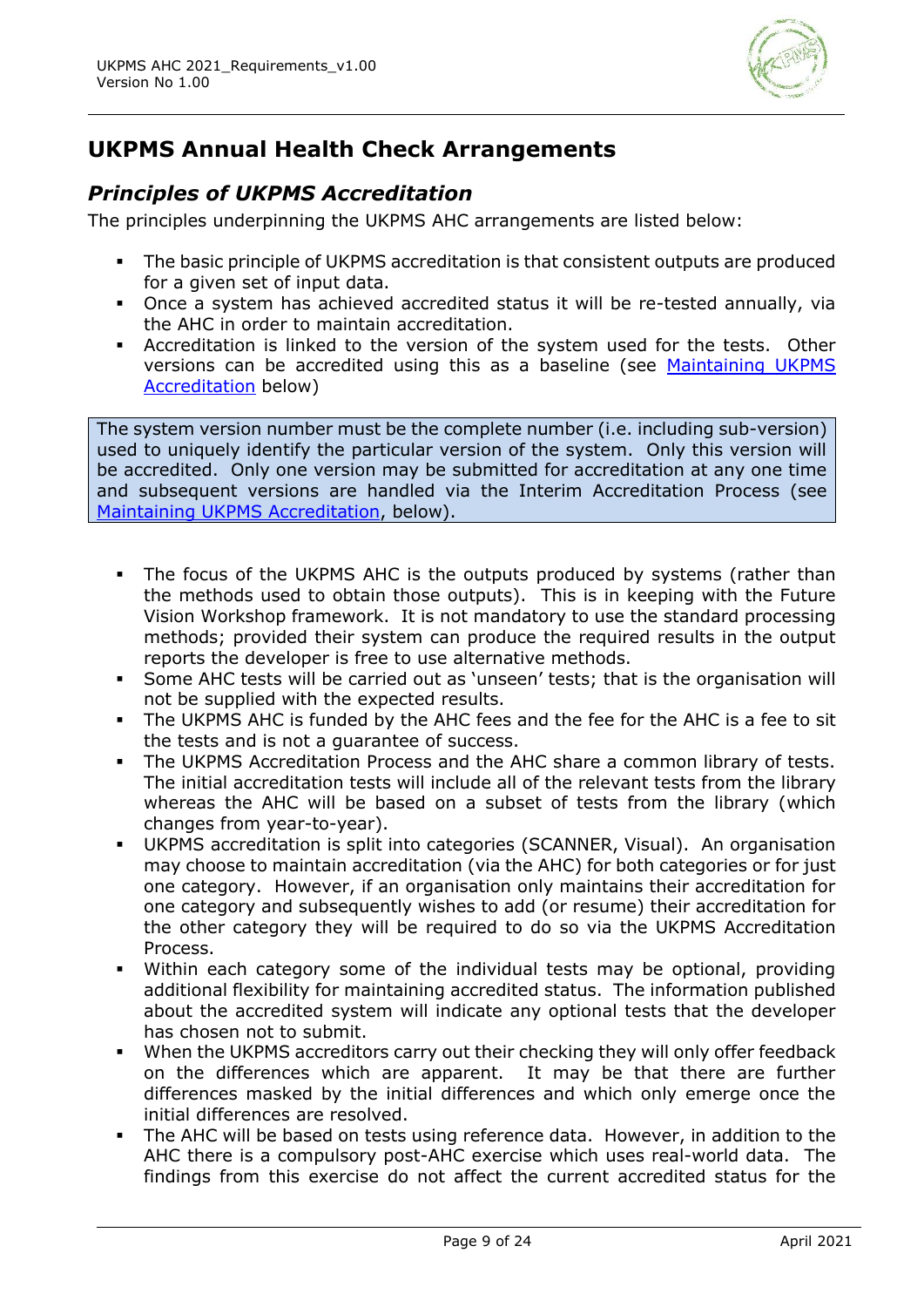

developer but may lead to items being added to their improvement plan. The post-AHC exercise is also used to inform the requirements for future AHCs.

- The AHC is intended to reflect the current needs for UKPMS rather than the tests used for the original accreditation; that is, the AHC will evolve to reflect any changes to the requirements. To facilitate this, the AHC operates on an annual cycle. This annual cycle allows new requirements to be added annually, and also allows for revisions of the Rules & Parameters.
- The AHC will normally be updated annually, but revisions to the AHC may also be introduced at a second point within the annual timetable, referred to as the secondary window. Revisions made during the secondary window take the form of optional alternative tests and will normally be fully integrated into the next main AHC. The timetable for the main AHC and this secondary window is given in the following table:

| <b>Dates</b>        | <b>Main AHC</b>                                    | <b>Secondary Window</b>                      |
|---------------------|----------------------------------------------------|----------------------------------------------|
| May to July         | Prepare AHC materials                              | Gather revisions for<br>secondary AHC window |
| August to October   | AHC carried out by<br>developers                   |                                              |
| November to January | <b>UKPMS</b> system versions<br>released to users. | Revise AHC materials                         |
| February to April   | Gather requirements for next<br><b>AHC</b>         | Secondary AHC window                         |

**Table 3**

- **Every developer**<sup>11</sup> with a fully accredited UKPMS system must undertake the AHC each year either during the main AHC window or within the secondary window. Note that even if a developer has not changed their software they must still carry out the AHC in order to maintain their accreditation.
- Versions will only be accepted for full accreditation within the two AHC windows. However, if necessary, checking and the submission of additional information (on request) may continue beyond the end of the window.

# <span id="page-9-0"></span>*Maintaining UKPMS Accreditation*

For both the main AHC and the secondary window, accreditation remains valid for 13 months following the end of the main AHC window (regardless of whether the accreditation has been carried out within the main AHC window or within the secondary window). The main AHC window is August to October and so accreditation remains valid until the end of November of the following year.

Once full accreditation has been obtained, if a developer releases any new versions commercially during the year they must follow the Interim Accreditation Process. This is the process for accrediting new system versions outside the standard AHC period and is described in the UKPMS Interim Accreditation document. The developer must decide whether the changes have any impact on UKPMS modules or UKPMS results and fill in the Interim Accreditation Checklist as appropriate. A completed Checklist should be submitted for each interim version requiring accreditation, along with any necessary

 $11$  Other than newly-accredited developers, who are able to submit at any time during the year (i.e. not constrained by time windows) for their first AHC. However, for their second AHC and beyond they will be expected to fit in with the usual AHC windows.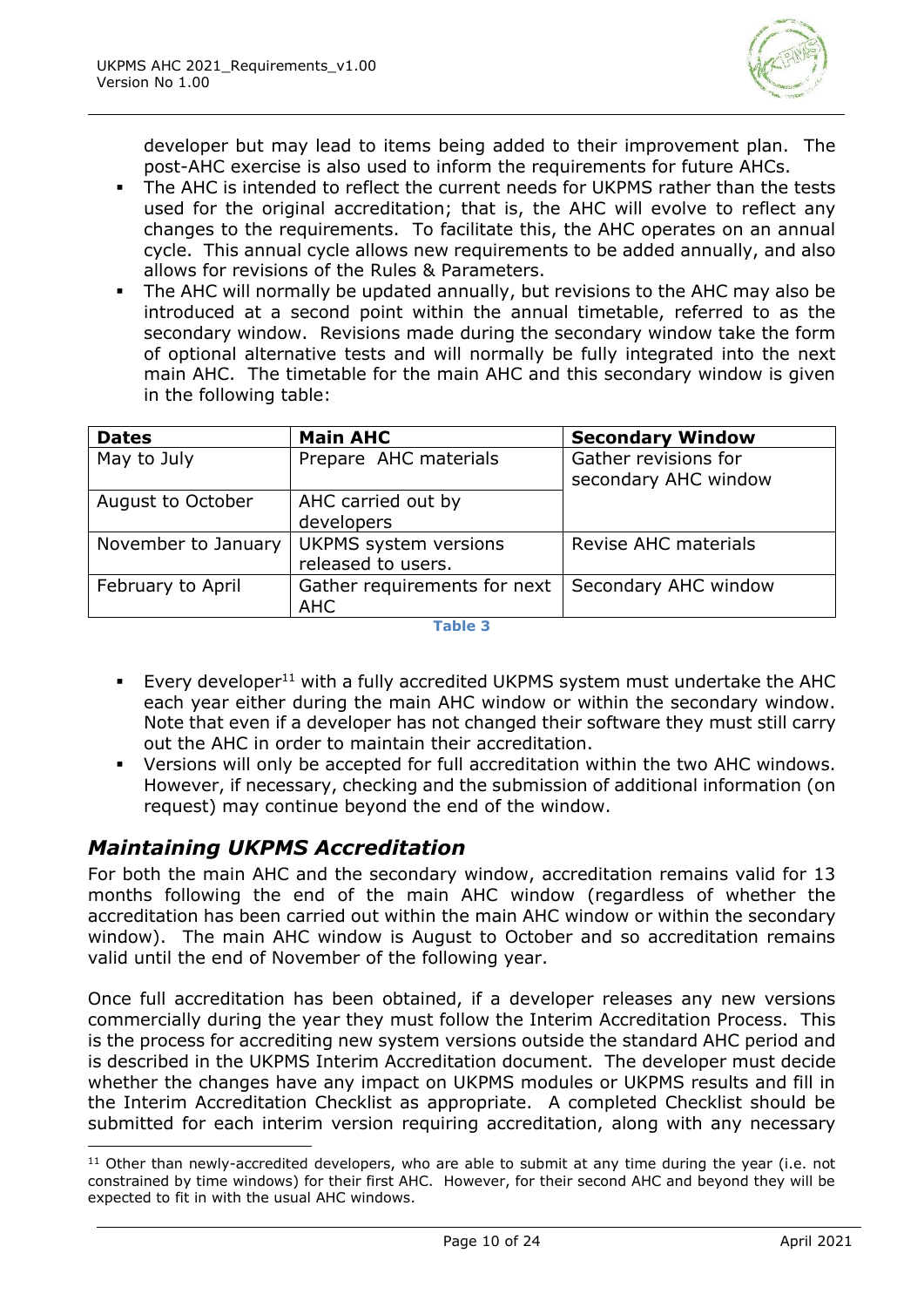

supporting documents. Provided the UKPMS accreditors are satisfied that the Interim Accreditation Process has been carried out satisfactorily the new version will be accredited alongside the baseline AHC accreditation.

Interim accreditations for the current AHC will be accepted at any time up to the release of the next AHC package and are not constrained by the time windows. Interim accreditation is linked to the baseline AHC accreditation and only lasts for the duration of that accreditation.

# *Timetable summary for the 2021 AHC*

The AHC will be revised during the period February - July, and published by the end of July 2021. During the review process the RCMG will be asked to agree the new requirements and any changes to these will then be reflected in the test package itself.

Established developers should submit the AHC by the end of October 2021 for any version they wish to be accredited during the main AHC window. A secondary window for accreditation will be offered February–April 2022. Developers will be given the opportunity to book a time slot for submission of their test results if they wish.

Newly-accredited developers (i.e. those carrying out the AHC for the first time following their initial accreditation) can submit the AHC at any time from when it is released (i.e. the end of July 2021) until the beginning of June 2022; they are not constrained by the time windows. Accreditation under the 2021 AHC will remain valid until the end of November 2022, just as for established developers.

The mandatory post-AHC exercise will take place in a single phase immediately after the main AHC window. Developers can choose between the main AHC window and the secondary window for their accreditation but, regardless of their choice, **all developers<sup>12</sup> must submit data for the post-AHC exercise during the main AHC window**. All developers will be required to participate in the post-AHC exercise directly after the main AHC window and will be expected to submit results and any follow-up work promptly during this exercise.

The only accredited versions are those that have successfully completed the current AHC; versions accredited under the 2020 AHC do not carry the accreditation forward beyond the end of November 2021.

Once full accreditation via the 2021 AHC has been obtained for a version then further versions may be submitted for accreditation under the Interim Accreditation Process any time up to the release of the 2022 AHC package.

Accreditations obtained for the 2021 AHC will remain valid until the end of November 2022.

<sup>&</sup>lt;sup>12</sup> Including newly-accredited developers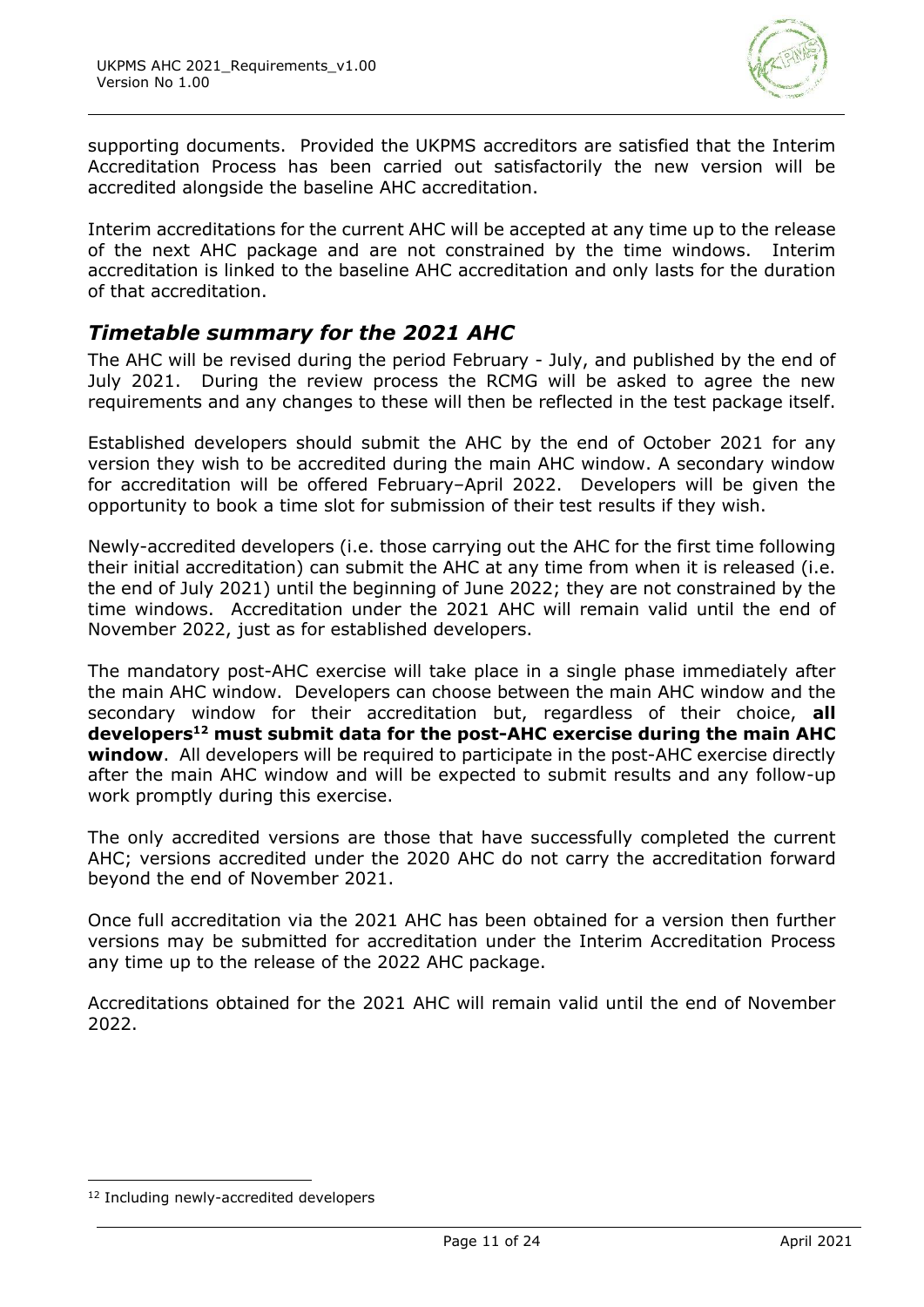

# **UKPMS Annual Health Check Scope**

The scope of the UKPMS AHC is based on the requirements of UKPMS external stakeholders (as defined in their Technical Notes) and agreed by RCMG.

The emphasis of the AHC is on producing results which satisfy the reporting requirements of UKPMS stakeholders and which are consistent with the results produced by other accredited UKPMS systems.

### *UKPMS Rules & Parameters*

The reports produced by UKPMS are underpinned by the national Rules & Parameters (R&P). These govern how UKPMS data is handled and are available as a database (MS Access) from the RCMG website. The R&P also contain parameters and processing rules beyond those required for current UKPMS reporting. For UKPMS accreditation, developers are not required to implement the R&P in full; instead they may choose to implement only those parts of the R&P used in the AHC.

The network and inventory datasets used for testing may contain codes which are included in the R&P but that have no bearing on current reporting requirements. Likewise data collected for UKPMS via SCANNER or visual surveys may include defects that are included in the R&P but that are not currently used for the UKPMS AHC. Given that these codes and defects will typically be present in UKPMS datasets, systems are expected to be able to handle them appropriately. The datasets used for the AHC will, therefore, include additional defects and other codes beyond those used for reporting.

The R&P and codes/defects collected are practical issues which must be handled in a pragmatic way but the focus of the tests is the reports required by the UKPMS stakeholders.

The weighting sets used in the AHC will be those currently specified for national reporting.

### *UKPMS Tests*

Developers can address the requirements in a way which best suits their system provided they can produce the required results. This allows developers to 'innovate in the analysis and reporting of condition data' while still retaining 'the ability to deliver national reporting of condition and asset value using processes that have established levels of consistency and assurance' (*Summary Proposals from Future Vision Workshop, Aug 2017*).

This approach also allows UKPMS to be 'more flexible and better able to change as technology and requirements evolve' (*ibid.*). Note that an implication of this freedom is that the requirements for accreditation and the AHC may change over time and it is almost inevitable that some UKPMS systems may be able to accommodate future changes more easily than others.

The 2021 AHC consists of two types of tests:

**Seen results:** For these tests, expected results are provided to the developer as part of the AHC test package. The developer is required to check their results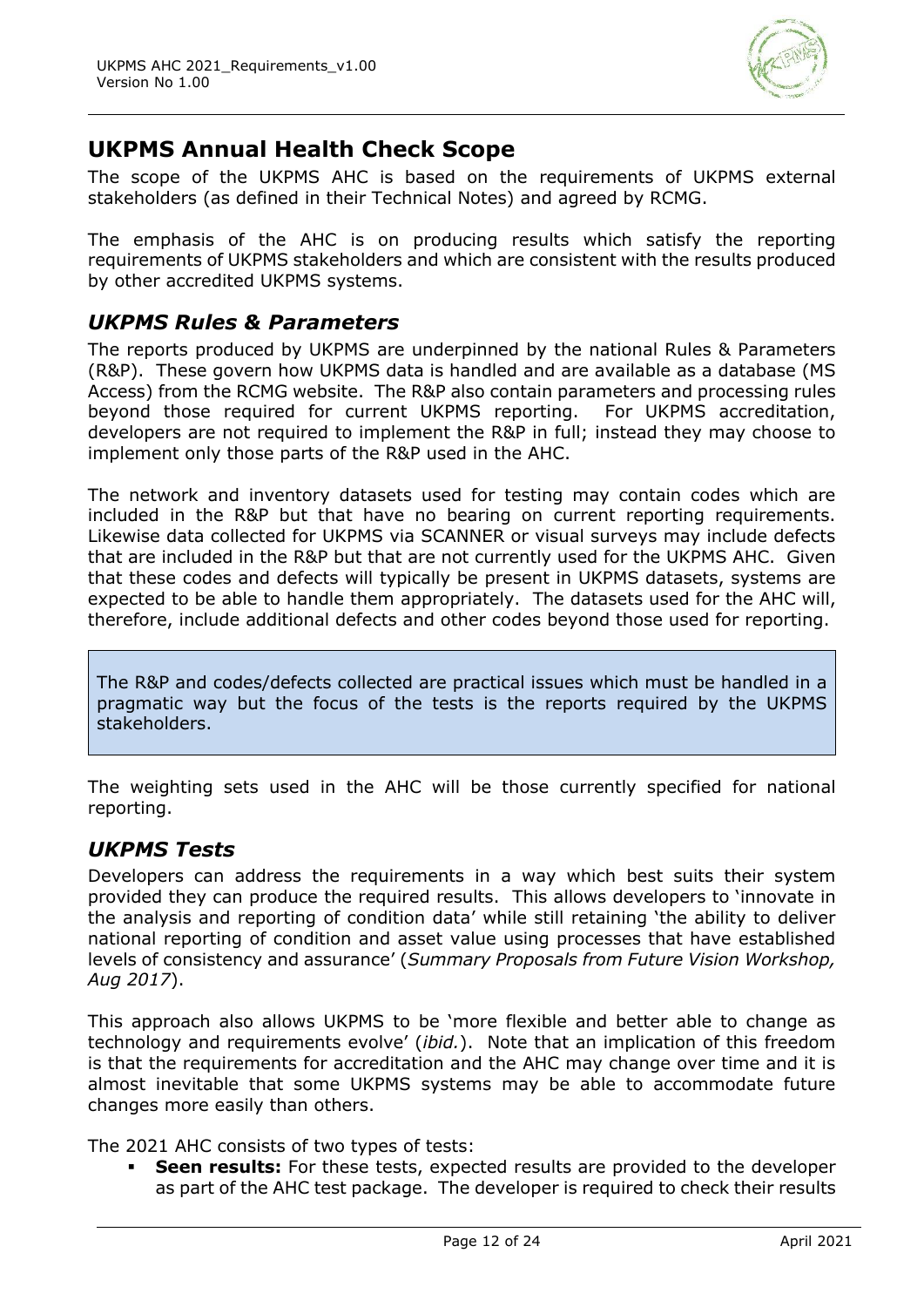

against the supplied results and the onus is on the developer to track down any differences between their software and the expected results. Once they are satisfied that their system produces the expected results, they submit evidence to confirm this; this evidence is audited by the UKPMS accreditors.

▪ **Unseen results:** For these tests, no results are included in the 2021 AHC test package. The developer submits their results for checking by the UKPMS accreditors.

The core test dataset is designed around the smallest number of sections and processing runs necessary to test all the requirements. The test dataset is 'artificial'; it is designed specifically for the tests and is not drawn from real data. However, there is also a mandatory post-AHC exercise involving real-world data which developers are required to source and provide (see Test 2021-13 below).

[Table 4](#page-12-0) below lists the AHC tests and gives the category of testing (SCANNER, Visual or Both) to which each test applies.

| <b>Test ID</b>                                      | <b>Description</b>                           |   | <b>Category</b> |              |
|-----------------------------------------------------|----------------------------------------------|---|-----------------|--------------|
| 2021                                                |                                              | S | ν               | B            |
| <u>01</u>                                           | England: national report 130-01              | ✓ |                 |              |
| 02                                                  | England: national report 130-02              | ✓ |                 |              |
| 03                                                  | Scotland: national report SRMCS PI           |   |                 |              |
| 04                                                  | Northern Ireland: national report (visual)   |   | ✓               |              |
| 05                                                  | Northern Ireland: national report (SCANNER)  |   |                 |              |
| 06                                                  | Wales: national report (PAM/020-022)         | ✓ |                 | $\checkmark$ |
| 07                                                  | Financial reports (carriageways)             |   |                 |              |
| 08                                                  | Financial reports (footways and cycletracks) |   |                 |              |
| 09                                                  | England: local report BV224b                 |   |                 |              |
| 10                                                  | England: local report BV187                  |   |                 |              |
| <u> 11</u>                                          | England: FNS report                          |   | ✓               |              |
| <u> 12</u>                                          | Loading data                                 | ✓ |                 |              |
| 13                                                  | Exporting data                               |   |                 |              |
| $\sim$ $\sim$ $\sim$<br>$\sim$ $\sim$ $\sim$ $\sim$ | CCANIIED UUU1                                |   |                 |              |

<span id="page-12-0"></span>Category: S= SCANNER, V=Visual, B=Both

**Table 4**

Note that carriageway financial reporting (Test 2021-07) can only be completed by developers who are carrying out both categories of accreditation.

[Table 5](#page-13-2) to [Table 17](#page-22-1) below give more details about each of these tests in turn.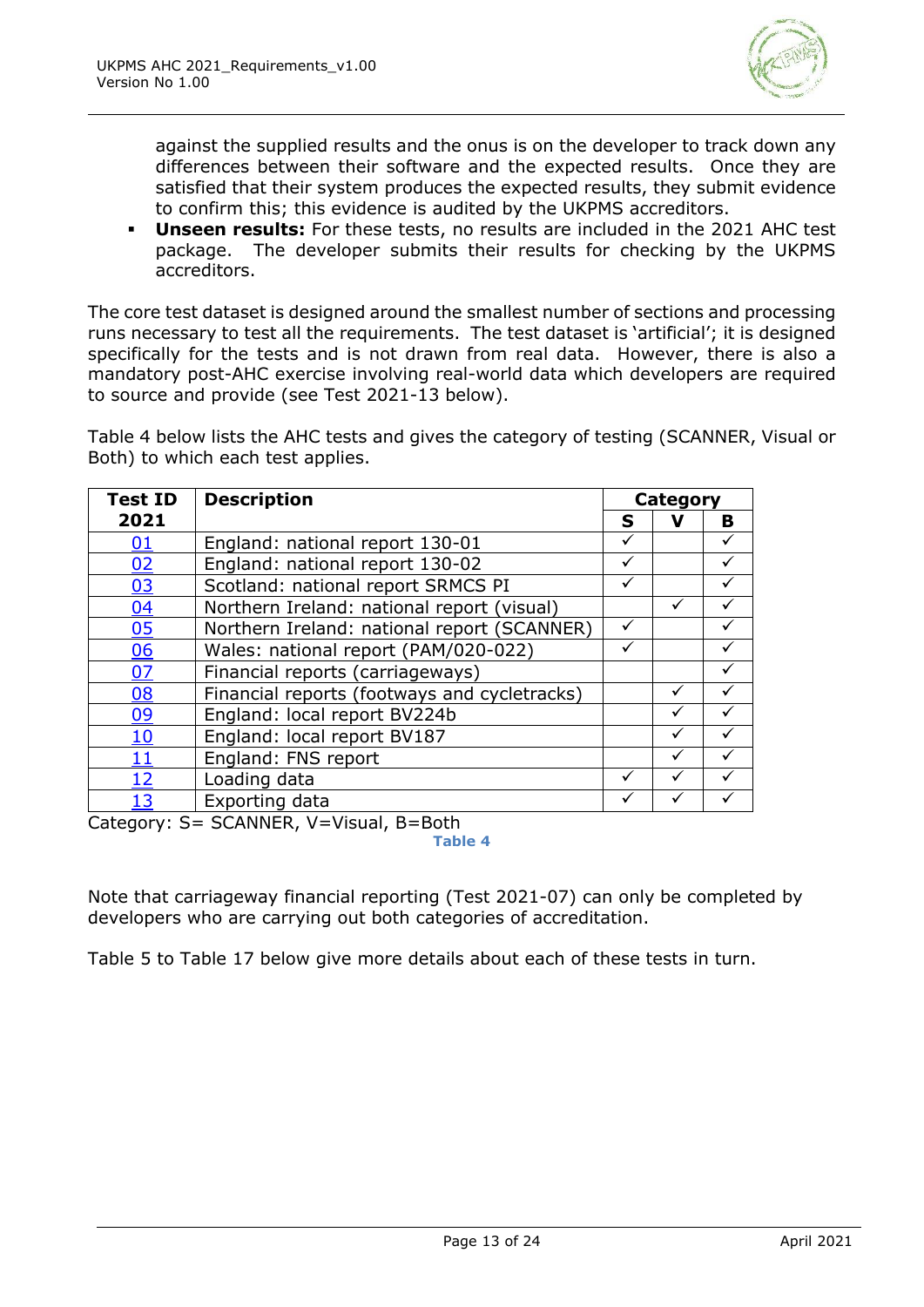

### <span id="page-13-0"></span>**Test ID: 2021-01 National report for England (130-01)**

#### **Purpose**

This test checks that all UKPMS-accredited systems produce the single data list report for data topic 130-01 in a consistent way.

| <b>Stakeholder</b> | <b>Technical Notes</b>                                      |
|--------------------|-------------------------------------------------------------|
| DfT                | <b>Technical Note 44</b>                                    |
| <b>Categories:</b> | <b>Status</b>                                               |
| <b>SCANNER</b>     | This test is optional, but UKPMS-accredited systems for the |
| <b>Visual</b>      | SCANNER category must produce the national reports for at   |
| <b>Both</b>        | least one UK country.                                       |

#### **Test Description**

The developer will be provided with network and SCANNER data for carriageways (see Test 2021-12) and asked to produce the report for data topic 130-01 using this data.

#### **Evidence**

The report produced by the system.

Annotations on the report or a commentary indicating clearly where each of the required figures may be found on the report.

#### **Sanctions**

<span id="page-13-2"></span>If this test is not submitted a Note will be recorded for the system.

**Table 5**

#### <span id="page-13-1"></span>**Test ID: 2021-02 National report for England (130-02)**

#### **Purpose**

This test checks that all UKPMS-accredited systems produce the single data list report for data topic 130-02 in a consistent way.

| <b>Stakeholder</b> | <b>Technical Notes</b>                                      |
|--------------------|-------------------------------------------------------------|
| DfT                | <b>Technical Note 45</b>                                    |
| <b>Categories:</b> | <b>Status</b>                                               |
| <b>SCANNER</b>     | This test is optional, but UKPMS-accredited systems for the |
| <b>Visual</b>      | SCANNER category must produce the national reports for at   |
| <b>Both</b>        | least one UK country.                                       |

#### **Test Description**

The developer will be provided with network and SCANNER data for carriageways (see Test 2021-12) and asked to produce the report for data topic 130-02 using this data.

### **Evidence**

The report produced by the system.

Annotations on the report or a commentary indicating clearly where each of the required figures may be found on the report.

### **Sanctions**

If this test is not submitted a Note will be recorded for the system.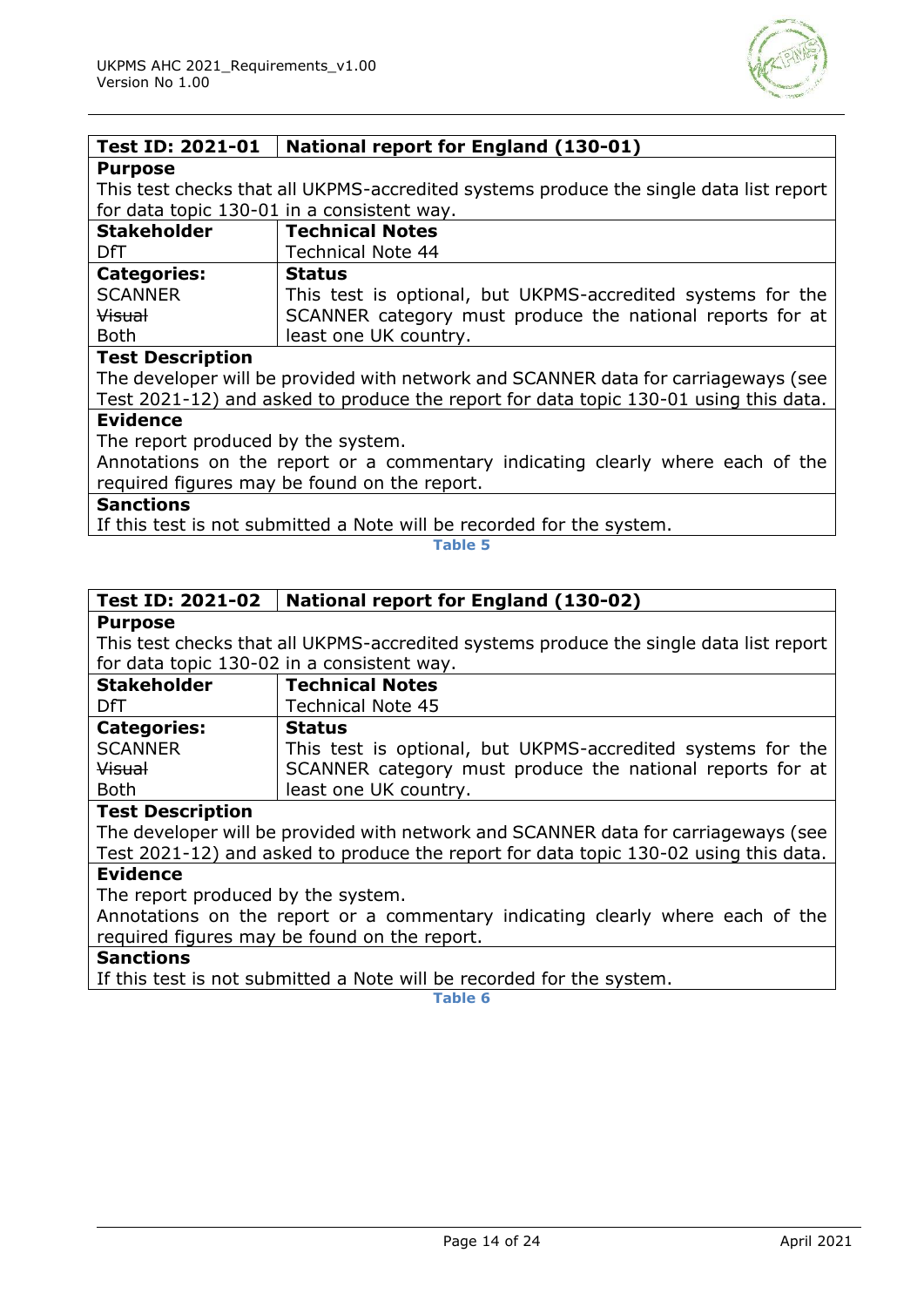

# <span id="page-14-0"></span>**Test ID: 2021-03 National report for Scotland (SRMCS PI)**

#### **Purpose**

This test checks that all UKPMS-accredited systems produce the SRMCS PI report in a consistent way.

| <b>Stakeholder</b> | <b>Technical Notes</b>                                      |
|--------------------|-------------------------------------------------------------|
| <b>SCOTS</b>       | <b>Technical Note 41</b>                                    |
| <b>Categories:</b> | <b>Status</b>                                               |
| <b>SCANNER</b>     | This test is optional, but UKPMS-accredited systems for the |
| <b>Visual</b>      | SCANNER category must produce the national reports for at   |
| <b>Both</b>        | least one UK country.                                       |

#### **Test Description**

The developer will be provided with network and SCANNER data for carriageways (see Test 2021-12) together with network lengths and asked to produce the report for the SRMCS PI using this data.

#### **Evidence**

The report produced by the system.

Annotations on the report or a commentary indicating clearly where each of the required figures may be found on the report.

#### **Sanctions**

If this test is not submitted a Note will be recorded for the system.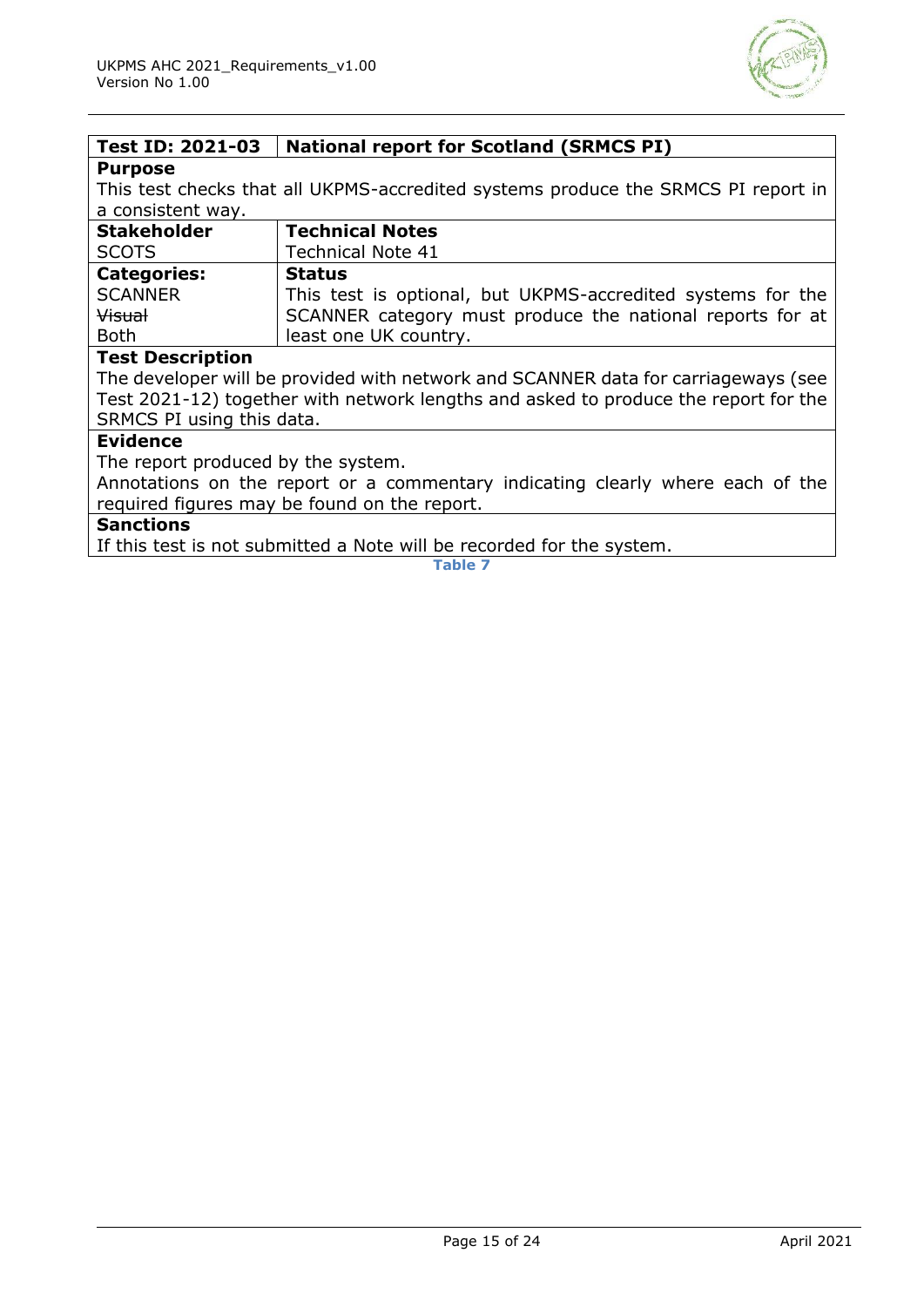

#### <span id="page-15-0"></span>**Test ID: 2021-04 National report for Northern Ireland (Visual data) Purpose**

This test checks that all UKPMS-accredited systems produce the Northern Ireland PI (visual data) report in a consistent way.

| <b>Stakeholder</b> | <b>Technical Notes</b>                                      |
|--------------------|-------------------------------------------------------------|
| DfI(NI)            | Technical Note 42 (Part 1)                                  |
| <b>Categories:</b> | <b>Status</b>                                               |
| SCANNER            | This test is optional, but UKPMS-accredited systems for the |
| Visual             | SCANNER category must produce the national reports for at   |
| <b>Both</b>        | least one UK country.                                       |

#### **Test Description**

The developer will be provided with network and CVI visual data for carriageways (see Test 2021-12) and asked to produce the Northern Ireland visual survey report using this data.

#### **Evidence**

The report produced by the system.

Annotations on the report or a commentary indicating clearly where each of the required figures may be found on the report.

#### **Sanctions**

If this test is not submitted a Note will be recorded for the system.

#### **Table 8**

#### <span id="page-15-1"></span>**Test ID: 2021-05 National report for Northern Ireland (SCANNER data) Purpose**

This test checks that all UKPMS-accredited systems produce the Northern Ireland PI (SCANNER data) report in a consistent way.

| <b>Stakeholder</b> | <b>Technical Notes</b>                                      |
|--------------------|-------------------------------------------------------------|
| DfI (NI)           | Technical Note 42 (Part 2)                                  |
| <b>Categories:</b> | <b>Status</b>                                               |
| <b>SCANNER</b>     | This test is optional, but UKPMS-accredited systems for the |
| Visual             | SCANNER category must produce the national reports for at   |
| <b>Both</b>        | least one UK country.                                       |

#### **Test Description**

The developer will be provided with network and SCANNER data for carriageways (see Test 2021-12) and asked to produce the Northern Ireland SCANNER survey report using this data.

#### **Evidence**

The report produced by the system.

Annotations on the report or a commentary indicating clearly where each of the required figures may be found on the report.

#### **Sanctions**

If this test is not submitted a Note will be recorded for the system.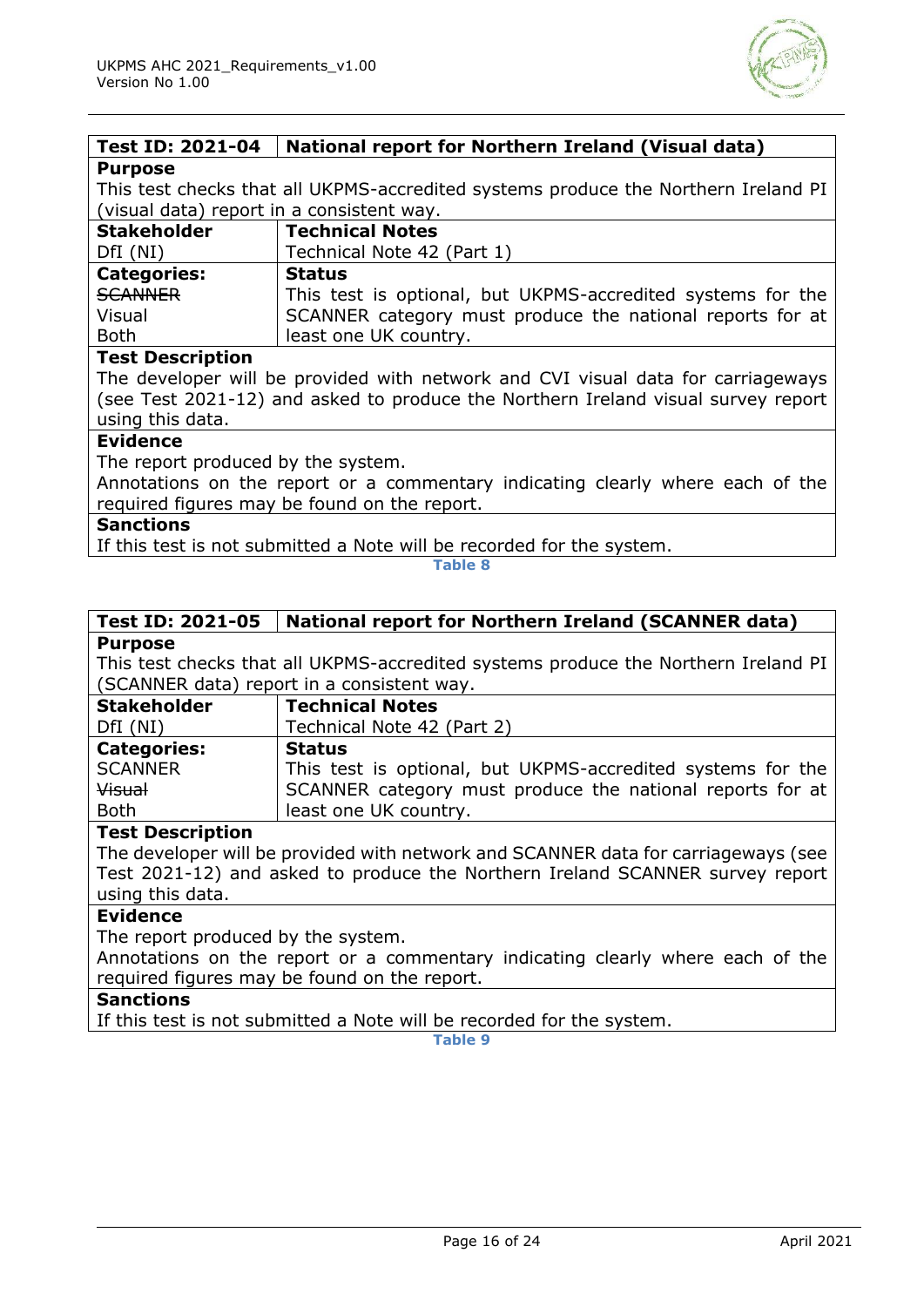

#### <span id="page-16-0"></span>**Test ID: 2021-06 National report for Wales**

#### **Purpose**

This test checks that all UKPMS-accredited systems produce the Welsh PI report for PAM/020, PAM/021 and PAM/022 in a consistent way.

| <b>Stakeholder</b> | <b>Technical Notes</b>                                      |
|--------------------|-------------------------------------------------------------|
| Data Cymru         | <b>Technical Note 43</b>                                    |
| <b>Categories:</b> | <b>Status</b>                                               |
| <b>SCANNER</b>     | This test is optional, but UKPMS-accredited systems for the |
| Visual             | SCANNER category must produce the national reports for at   |
| <b>Both</b>        | least one UK country.                                       |

#### **Test Description**

The developer will be provided with network and SCANNER data for carriageways (see Test 2021-12) and asked to produce the Welsh PI report using this data.

#### **Evidence**

The report produced by the system.

Annotations on the report or a commentary indicating clearly where each of the required figures may be found on the report.

### **Sanctions**

If this test is not submitted a Note will be recorded for the system.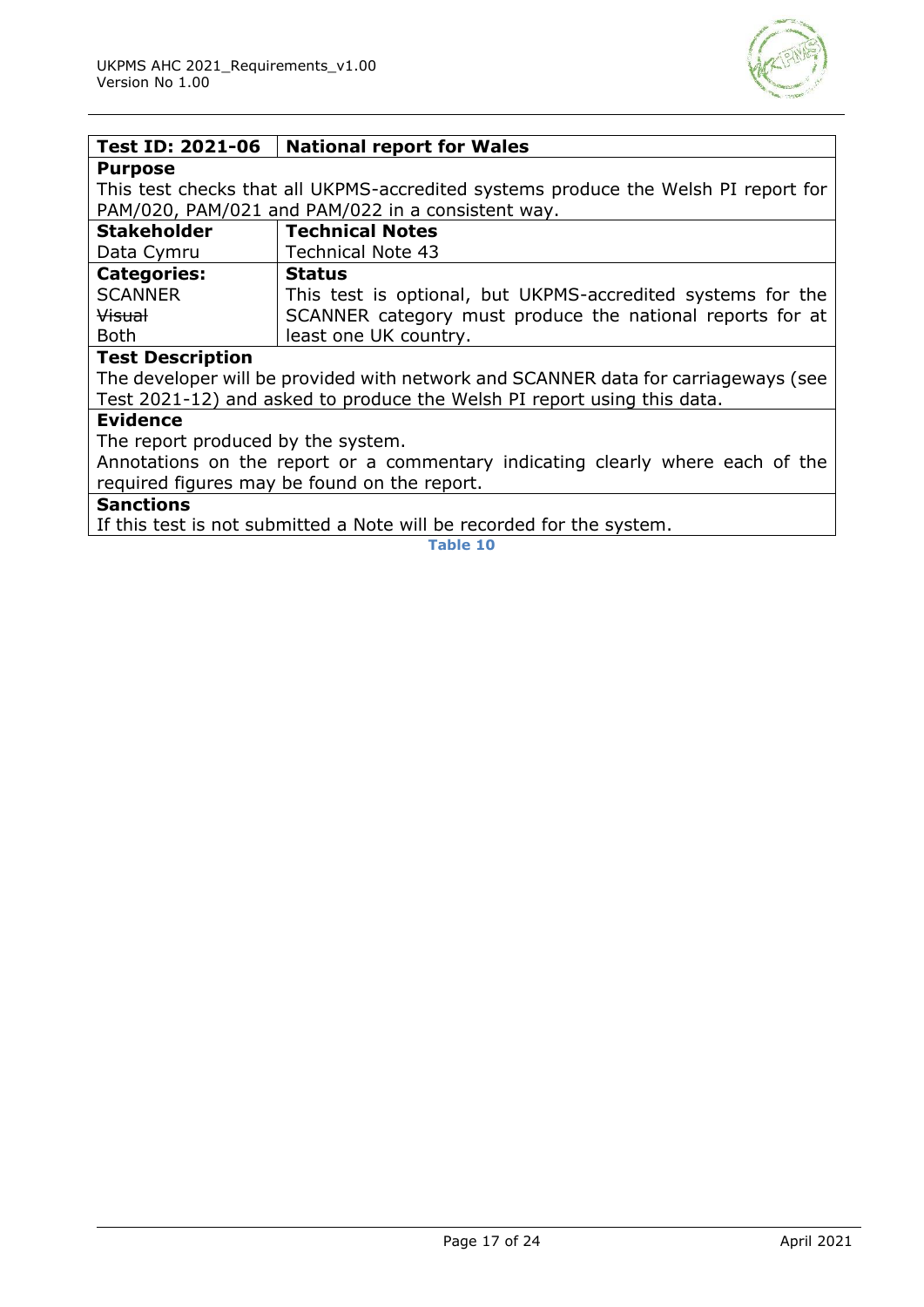

# <span id="page-17-0"></span>**Test ID: 2021-07 Financial information (carriageways) Purpose**

This test checks that all UKPMS-accredited systems produce the financial information reports for carriageways in a consistent way.

| <b>Stakeholder</b> | <b>Technical Notes</b>     |
|--------------------|----------------------------|
| <b>HAMFIG</b>      | Technical Note 46 (Part 1) |
| <b>Categories:</b> | <b>Status</b>              |
| <b>SCANNER</b>     | This test is optional.     |
| <b>Visual</b>      |                            |
| <b>Both</b>        |                            |
|                    |                            |

#### **Test Description**

The developer will be provided with network, inventory, SCANNER and visual (CVI and/or DVI) data for carriageways (see Test 2021-12) together with other input parameters and asked to produce the financial reports for carriageways using this data. These reports are:

- The carriageway accumulated depreciation report
- The carriageway annual depreciation report
- **•** The carriageway inventory report to support GRC calculations

#### **Evidence**

The reports produced by the system.

Annotations on the reports or a commentary indicating clearly where each of the required figures may be found on the reports.

#### **Sanctions**

If this test is not submitted a Note will be recorded for the system.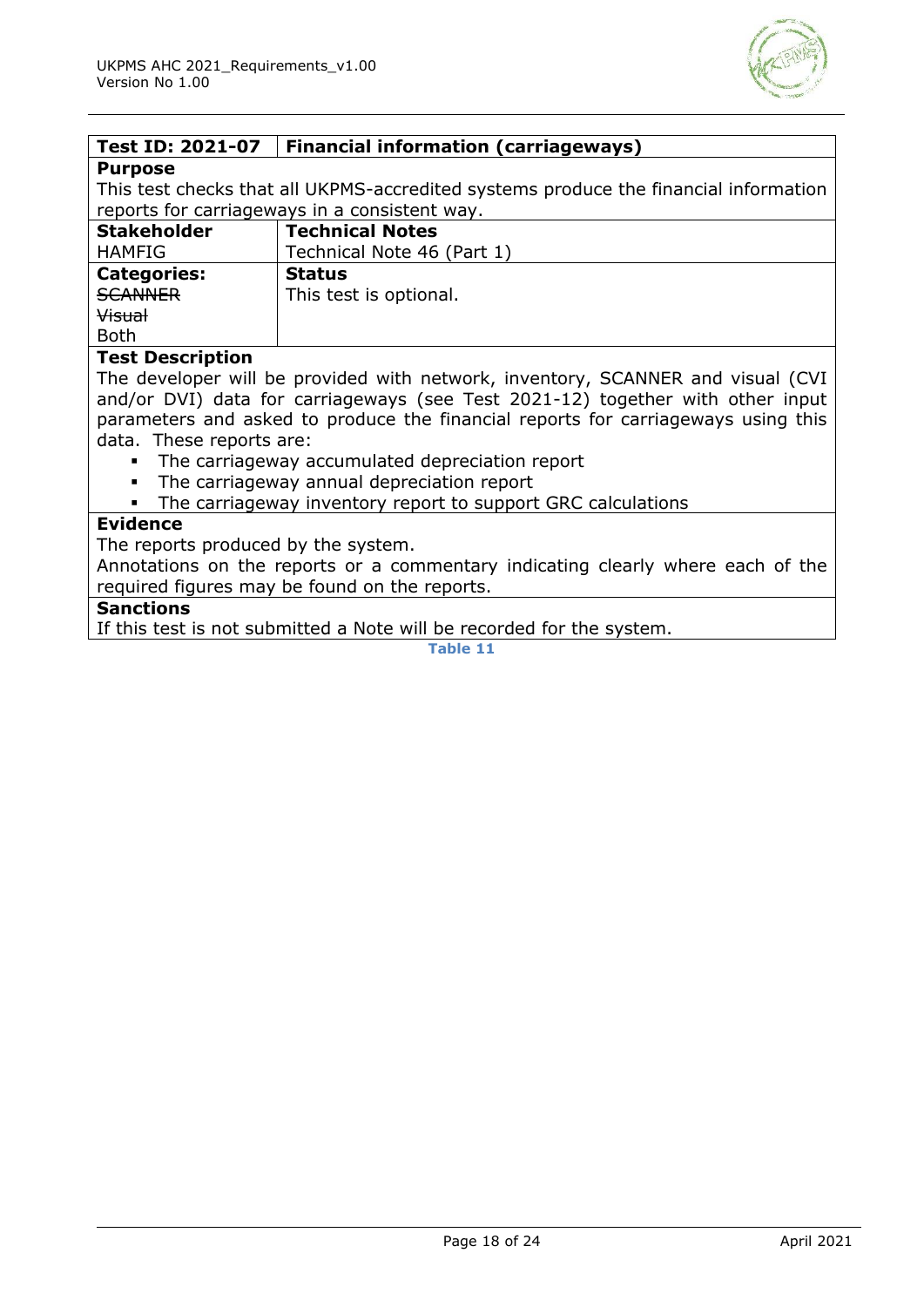

<span id="page-18-0"></span>

| <b>Test ID: 2021-08</b>                                                                       | <b>Financial information (footways and cycletracks)</b>                            |
|-----------------------------------------------------------------------------------------------|------------------------------------------------------------------------------------|
| <b>Purpose</b>                                                                                |                                                                                    |
| This test checks that all UKPMS-accredited systems produce the financial information          |                                                                                    |
| reports for footways and cycletracks in a consistent way.                                     |                                                                                    |
| <b>Stakeholder</b>                                                                            | <b>Technical Notes</b>                                                             |
| <b>HAMFIG</b>                                                                                 | Technical Note 46 (Part 2)                                                         |
| <b>Categories:</b>                                                                            | <b>Status</b>                                                                      |
| <b>SCANNER</b>                                                                                | This test is optional.                                                             |
| Visual                                                                                        |                                                                                    |
| <b>Both</b>                                                                                   |                                                                                    |
| <b>Test Description</b>                                                                       |                                                                                    |
|                                                                                               | The developer will be provided with network, inventory and visual (FNS, CVI and/or |
|                                                                                               | DVI) data for footways, cycletracks and paved verges (see Test 2021-12) and asked  |
| to produce the financial reports for footways, cycletracks and paved verges using this        |                                                                                    |
| data. These reports are:                                                                      |                                                                                    |
| Reports to support depreciation calculations for footways, cycletracks and                    |                                                                                    |
| paved verges                                                                                  |                                                                                    |
| Inventory reports for footways, cycletracks and paved verges to support GRC<br>$\blacksquare$ |                                                                                    |
| calculations                                                                                  |                                                                                    |
| <b>Evidence</b>                                                                               |                                                                                    |
| The reports produced by the system.                                                           |                                                                                    |
| Annotations on the reports or a commentary indicating clearly where each of the               |                                                                                    |
| required figures may be found on the reports.                                                 |                                                                                    |
| <b>Sanctions</b><br>TC this test is not submitted a Nets will be resembed for the symbos      |                                                                                    |
|                                                                                               |                                                                                    |

If this test is not submitted a Note will be recorded for the system.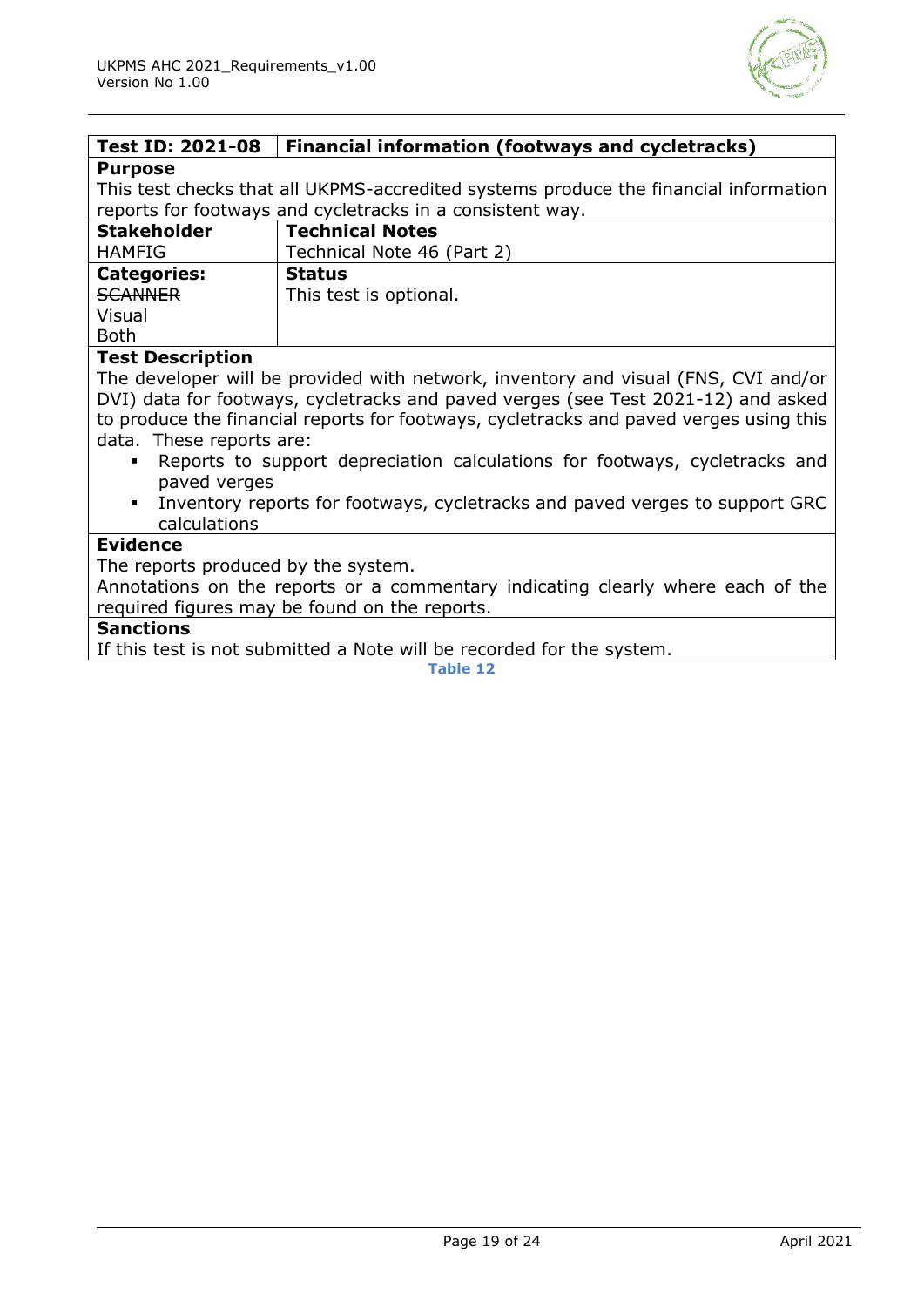

<span id="page-19-0"></span>

| <b>Test ID: 2021-09</b>                                                          | Local report for England (BV224b)                            |
|----------------------------------------------------------------------------------|--------------------------------------------------------------|
| <b>Purpose</b>                                                                   |                                                              |
| This test checks that all UKPMS-accredited systems produce the local performance |                                                              |
|                                                                                  | indicator report for unclassified roads in a consistent way. |
| <b>Stakeholder</b>                                                               | <b>Technical Notes</b>                                       |
| <b>RCMG</b>                                                                      | <b>Technical Note 38</b>                                     |
| <b>Categories:</b>                                                               | <b>Status</b>                                                |
| <b>SCANNER</b>                                                                   | This test is optional.                                       |
| Visual                                                                           |                                                              |
| <b>Both</b>                                                                      |                                                              |
| <b>Test Description</b>                                                          |                                                              |
| The developer will be provided with network and CVI visual data for carriageways |                                                              |
| (see Test 2021-12) and asked to produce the BV224b report for unclassified roads |                                                              |
| using this data.                                                                 |                                                              |
| <b>Evidence</b>                                                                  |                                                              |
| The report produced by the system.                                               |                                                              |
| Annotations on the report or a commentary indicating clearly where each of the   |                                                              |
| required figures may be found on the report.                                     |                                                              |

#### **Sanctions**

If this test is not submitted a Note will be recorded for the system.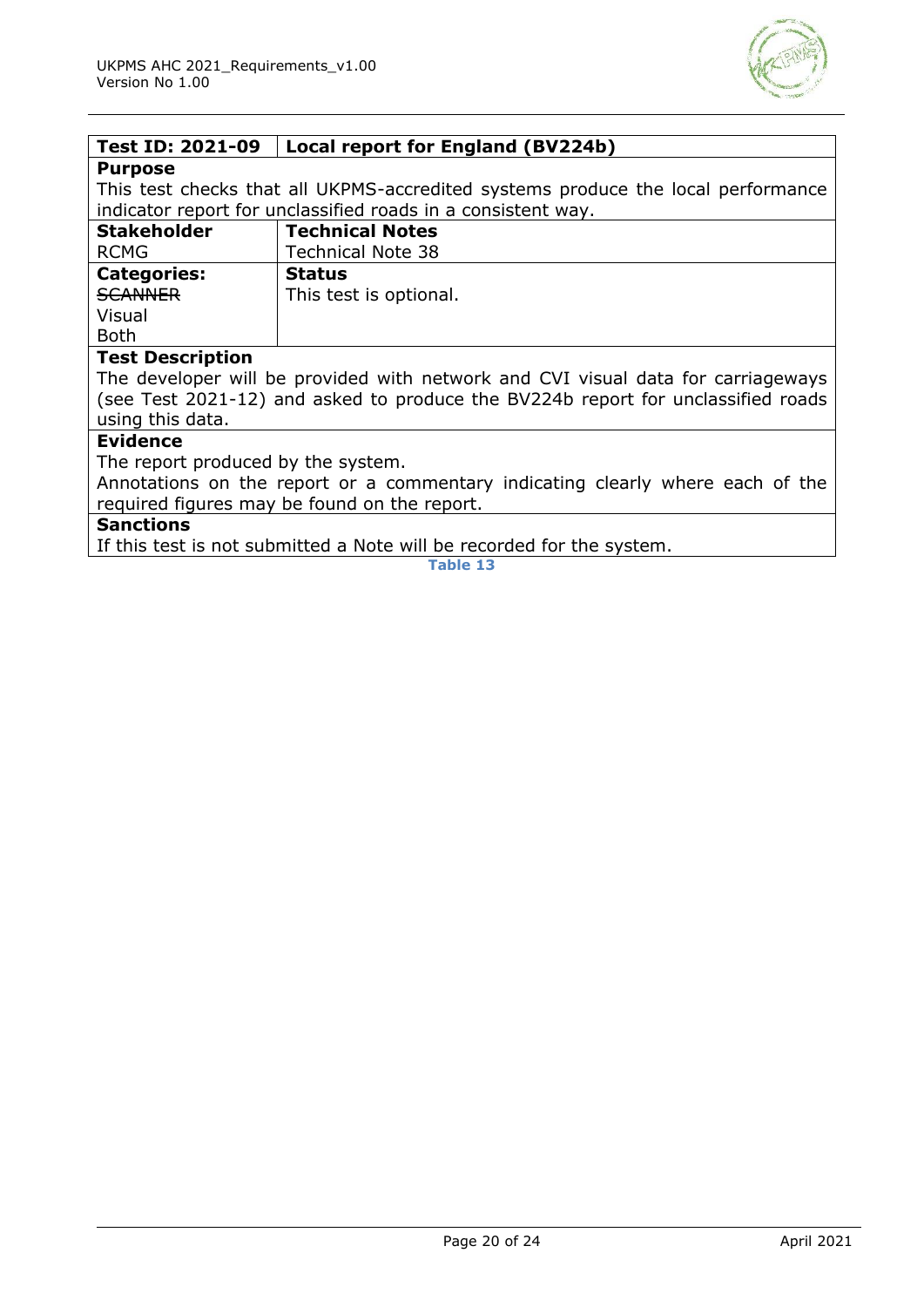

<span id="page-20-0"></span>

| <b>Test ID: 2021-10</b>                                                          | Local report for England (BV187)                   |
|----------------------------------------------------------------------------------|----------------------------------------------------|
| <b>Purpose</b>                                                                   |                                                    |
| This test checks that all UKPMS-accredited systems produce the local performance |                                                    |
|                                                                                  | indicator report for footways in a consistent way. |
| <b>Stakeholder</b>                                                               | <b>Technical Notes</b>                             |
| <b>FCMG</b>                                                                      | <b>Technical Note 29</b>                           |
| <b>Categories:</b>                                                               | <b>Status</b>                                      |
| <b>SCANNER</b>                                                                   | This test is optional.                             |
| Visual                                                                           |                                                    |
| <b>Both</b>                                                                      |                                                    |
| <b>Test Description</b>                                                          |                                                    |
| The developer will be provided with network, inventory and DVI visual data for   |                                                    |
| footways (see Test 2021-12) and asked to produce the BV187 report for footways   |                                                    |
| using this data.                                                                 |                                                    |
| <b>Evidence</b>                                                                  |                                                    |
| The report produced by the system.                                               |                                                    |
| Annotations on the report or a commentary indicating clearly where each of the   |                                                    |
| required figures may be found on the report.                                     |                                                    |

#### **Sanctions**

If this test is not submitted a Note will be recorded for the system.

**Table 14**

#### <span id="page-20-1"></span>**Test ID: 2021-11 Local network performance report for England (FNS) Purpose**

This test checks that all UKPMS-accredited systems produce the FNS network performance report for footways in a consistent way.

| <b>Stakeholder</b> | <b>Technical Notes</b>   |
|--------------------|--------------------------|
| <b>FCMG</b>        | <b>Technical Note 47</b> |
| <b>Categories:</b> | <b>Status</b>            |
| SCANNER            | This test is optional.   |
| Visual             |                          |
| <b>Both</b>        |                          |

#### **Test Description**

The developer will be provided with network and FNS visual data for footways (see Test 2021-12) and asked to produce the FNS report for footways using this data.

#### **Evidence**

The report produced by the system.

Annotations on the report or a commentary indicating clearly where each of the required figures may be found on the report.

#### **Sanctions**

If this test is not submitted a Note will be recorded for the system.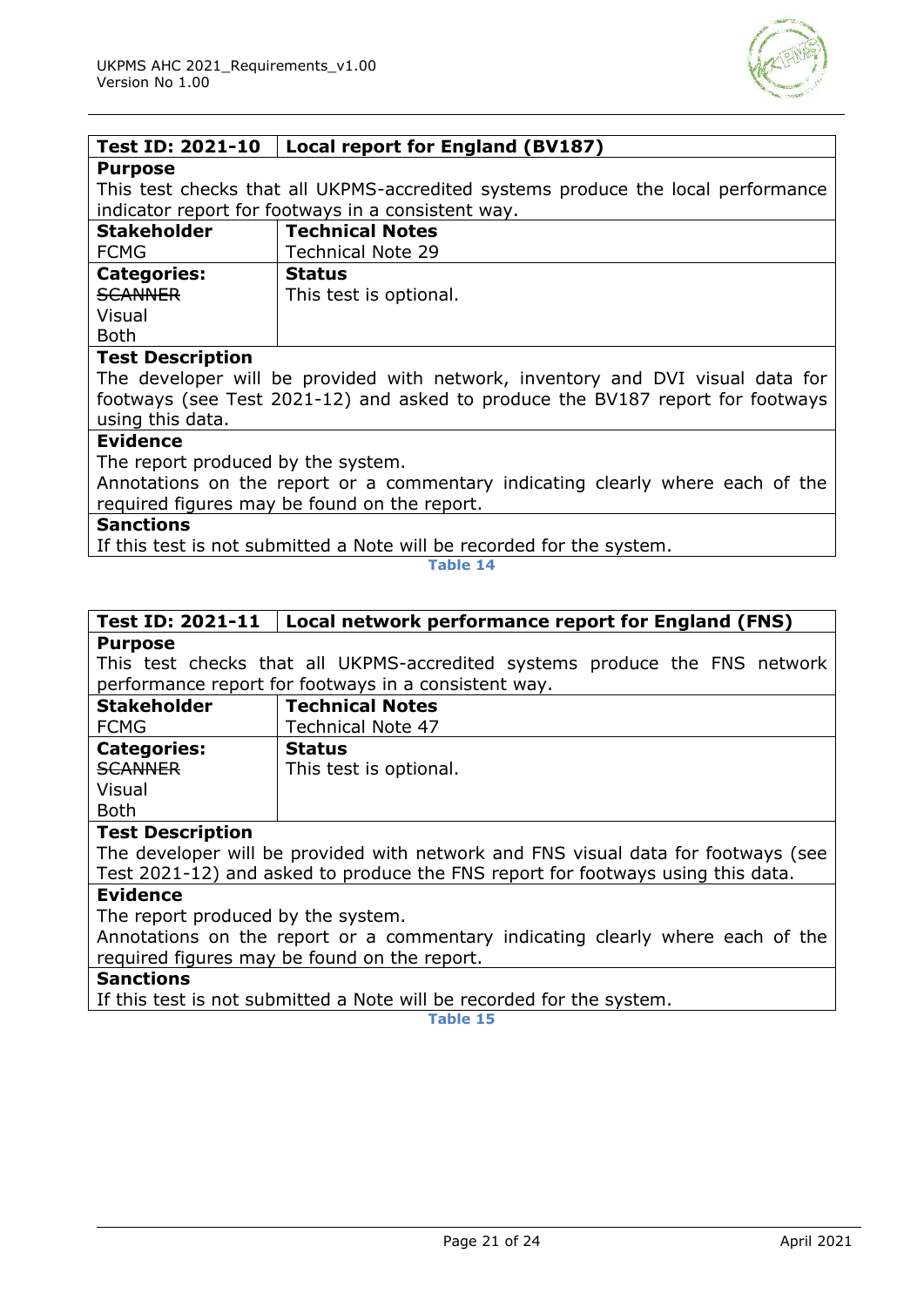

<span id="page-21-0"></span>

| <b>Test ID: 2021-12</b>                                                                 | Loading UKPMS network, inventory and condition data                                         |
|-----------------------------------------------------------------------------------------|---------------------------------------------------------------------------------------------|
| <b>Purpose</b>                                                                          |                                                                                             |
| The purpose of this test is to:                                                         |                                                                                             |
| 1. Provide data for use in the tests                                                    |                                                                                             |
| 2. Find out if the system can load UKPMS data                                           |                                                                                             |
| 3. Find out if the system can load UKPMS data in HMDIF format                           |                                                                                             |
| <b>Stakeholder</b>                                                                      | <b>Technical Notes</b>                                                                      |
| <b>RCMG</b>                                                                             | <b>Technical Note 3</b>                                                                     |
| <b>Categories:</b>                                                                      | <b>Status</b>                                                                               |
| <b>SCANNER</b>                                                                          | It is mandatory to be able to load the UKPMS data required to                               |
| Visual                                                                                  | carry out the tests.                                                                        |
| <b>Both</b>                                                                             | There is a choice of data format.                                                           |
| <b>Test Description</b>                                                                 |                                                                                             |
|                                                                                         | The developer will be asked to choose between HMDIF and Excel <sup>13</sup> format for each |
|                                                                                         | type of data (network, inventory, condition).                                               |
| NB: It may be possible to provide the data in other formats, but this must be discussed |                                                                                             |
| beforehand with the UKPMS accreditors.                                                  |                                                                                             |
| <b>Evidence</b>                                                                         |                                                                                             |
|                                                                                         | A statement from the developer before beginning the test to confirm which file format       |
| they will be using.                                                                     |                                                                                             |
| A statement to confirm if the data has been loaded using functionality available to     |                                                                                             |
| their users and included in their standard UKPMS system (at no extra charge).           |                                                                                             |
| <b>Sanctions</b>                                                                        |                                                                                             |
| If any part of the data is not loaded using functionality available to their users and  |                                                                                             |
| included in their standard UPKMS system (at no extra charge) a Note will be recorded    |                                                                                             |
| for the system.                                                                         |                                                                                             |
| If any part of the data is not loaded using HMDIF format a Note will be recorded for    |                                                                                             |
| the system.                                                                             |                                                                                             |

<sup>&</sup>lt;sup>13</sup> For Excel format the data contents and structure will reflect the relevant data tables in the R&P. The data tables in the R&P have names in UPPER CASE.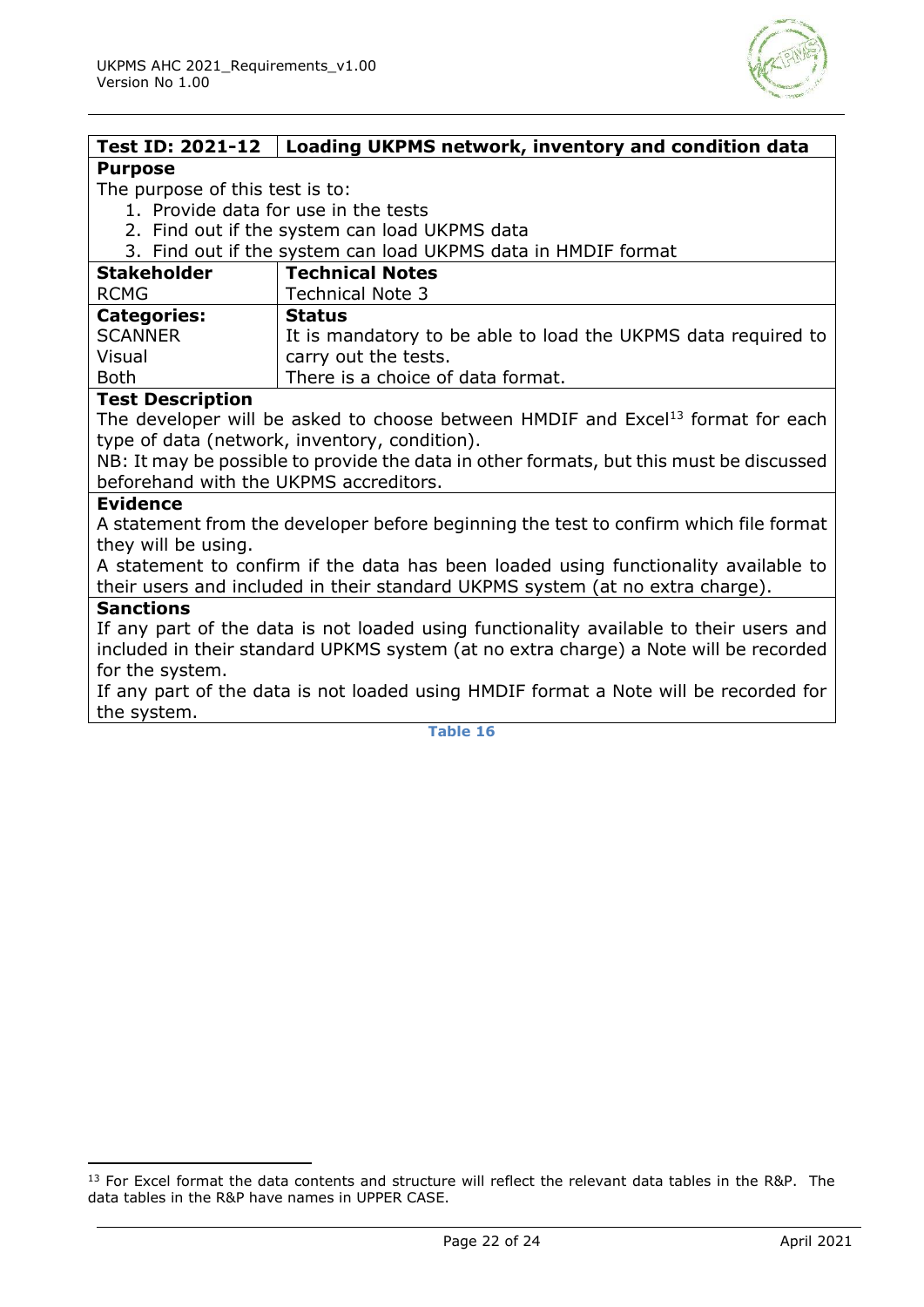

#### <span id="page-22-0"></span>**Test ID: 2021-13 Exporting UKPMS network, inventory and condition data Purpose**

#### The purpose of this test is to:

- 1. Contribute real-world datasets for the post-AHC exercise
- 2. Find out if the system can export UKPMS data
- 3. Find out if the system can export UKPMS data in HMDIF format

| <b>Stakeholder</b><br><b>RCMG</b> | <b>Technical Notes</b><br><b>Technical Note 3</b> |
|-----------------------------------|---------------------------------------------------|
| <b>Categories:</b>                | <b>Status</b>                                     |
| <b>SCANNER</b>                    | It is mandatory to be able to export UKPMS data.  |
| Visual                            | There is a choice of data format.                 |
| <b>Both</b>                       |                                                   |

#### **Test Description**

The developer must source and submit real-world data if possible. If they are not able to do so, they must contact the UKPMS accreditors to discuss alternative arrangements.

The developer will be asked to choose between HMDIF and Excel<sup>14</sup> format for each type of data (network, inventory, condition).

NB: It may be possible to accept data in other formats, but this must be discussed beforehand with the UKPMS accreditors.

This test must be carried out during the main window of the 2021 AHC (i.e. before the end of October 2021) so that the post-AHC exercise can proceed directly after this.

#### **Evidence**

A statement from the developer before beginning the test to confirm which file format they will be using.

A statement to confirm if the data has been exported using functionality available to their users and included in their standard UKPMS system (at no extra charge). Real-world data and reports for the post-AHC exercise.

#### **Sanctions**

If any part of the data is not exported using functionality available to their users and included in their standard UPKMS system (at no extra charge) a Note will be recorded for the system.

<span id="page-22-1"></span>If any part of the data is not exported using HMDIF format a Note will be recorded for the system.

<sup>&</sup>lt;sup>14</sup> For Excel format the data contents and structure must reflect the relevant data tables in the R&P. The data tables in the R&P have names in UPPER CASE.